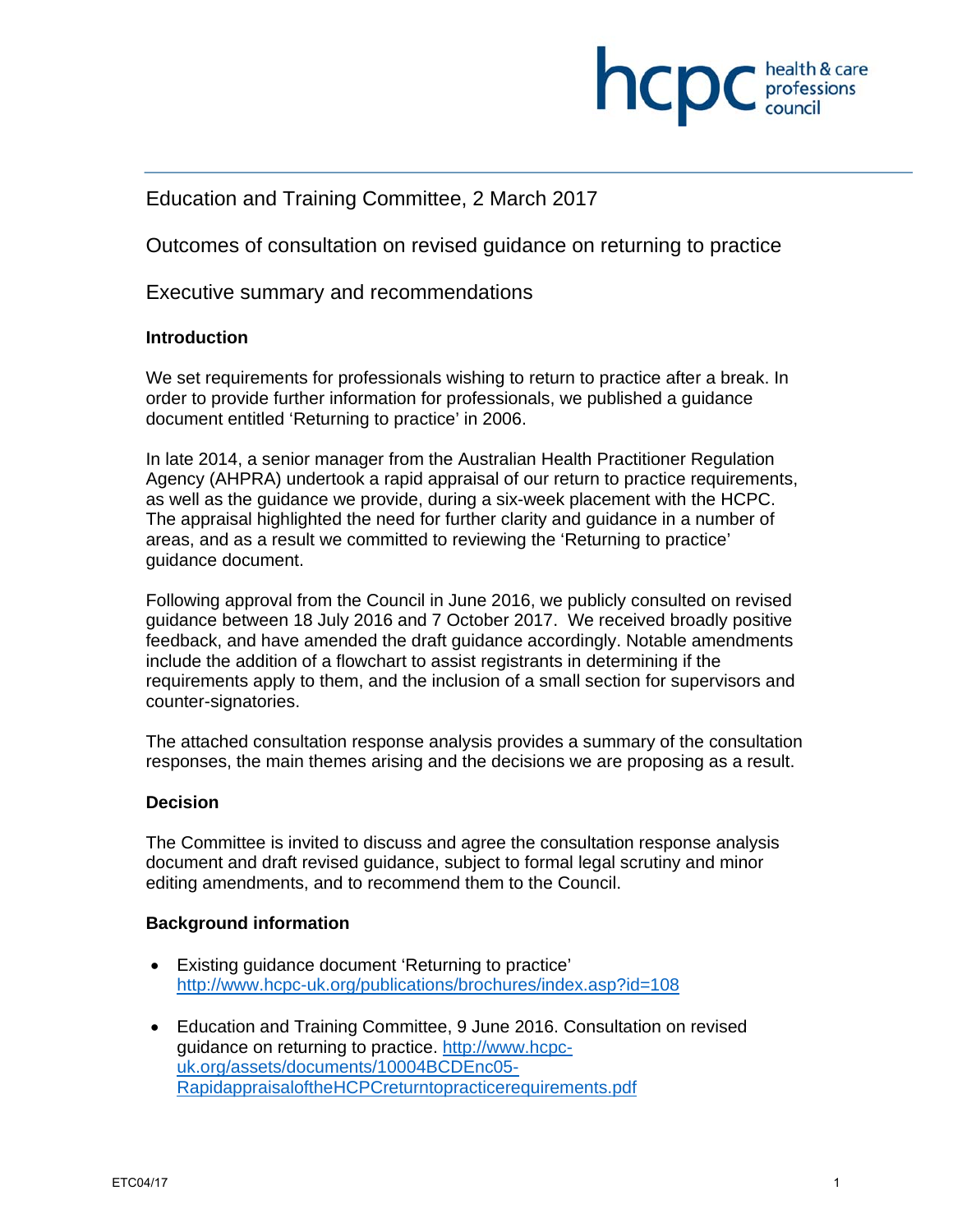#### **Resource implications**

The resource implications relating to this consultation have been accounted for in departmental workplans for 2016/17.

## **Financial implications**

The financial implications relating to this consultation have been accounted for in departmental budgets for 2017/18.

# **Appendices**

- Consultation response analysis for revised returning to practice guidance
- Draft revised guidance 'Returning to practice'

## **Date of paper**

16 February 2017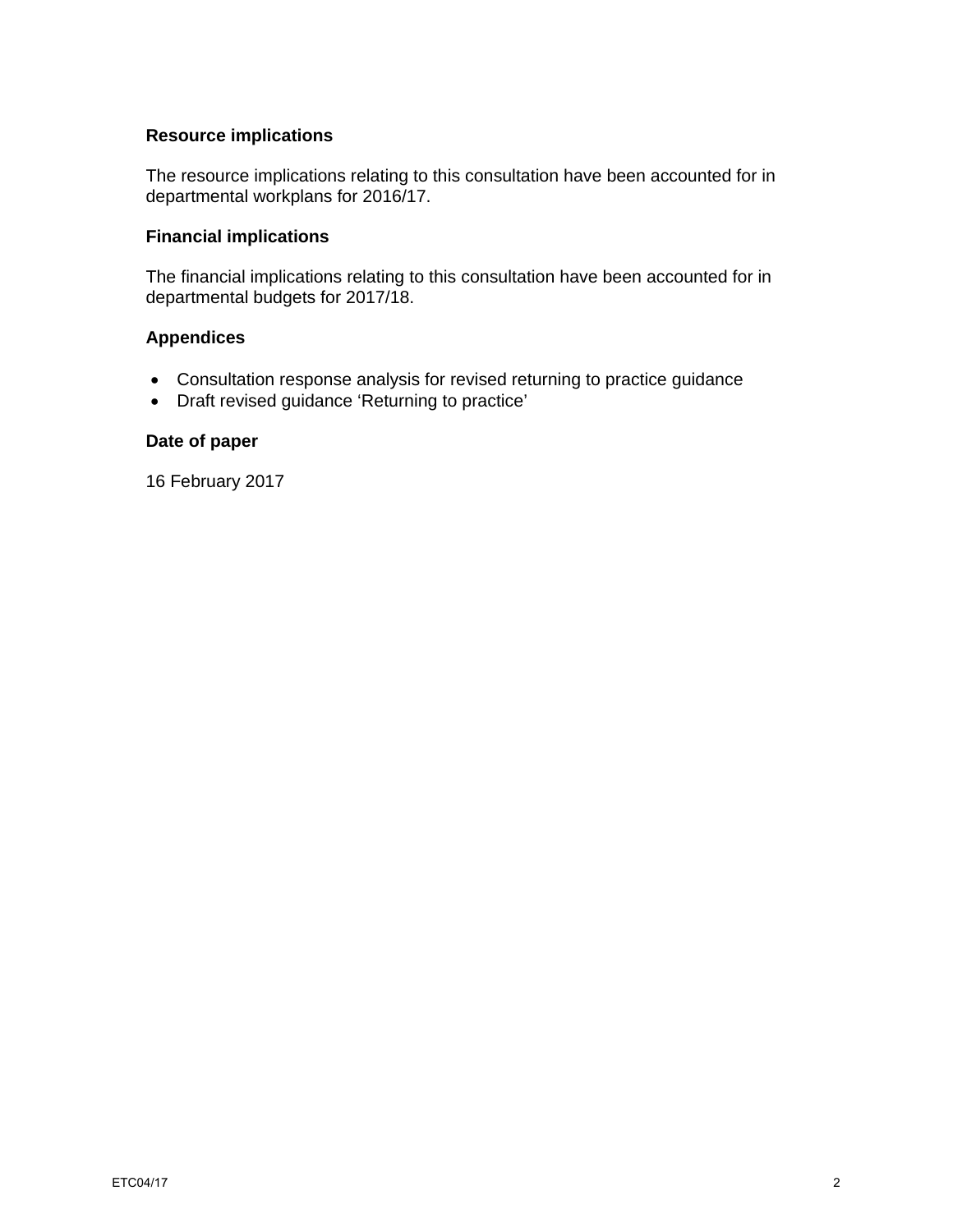

# **Consultation on revised guidance on 'Returning to Practice'**

Analysis of responses to the consultation on 'Returning to Practice' and our decisions as a result.

# **Contents**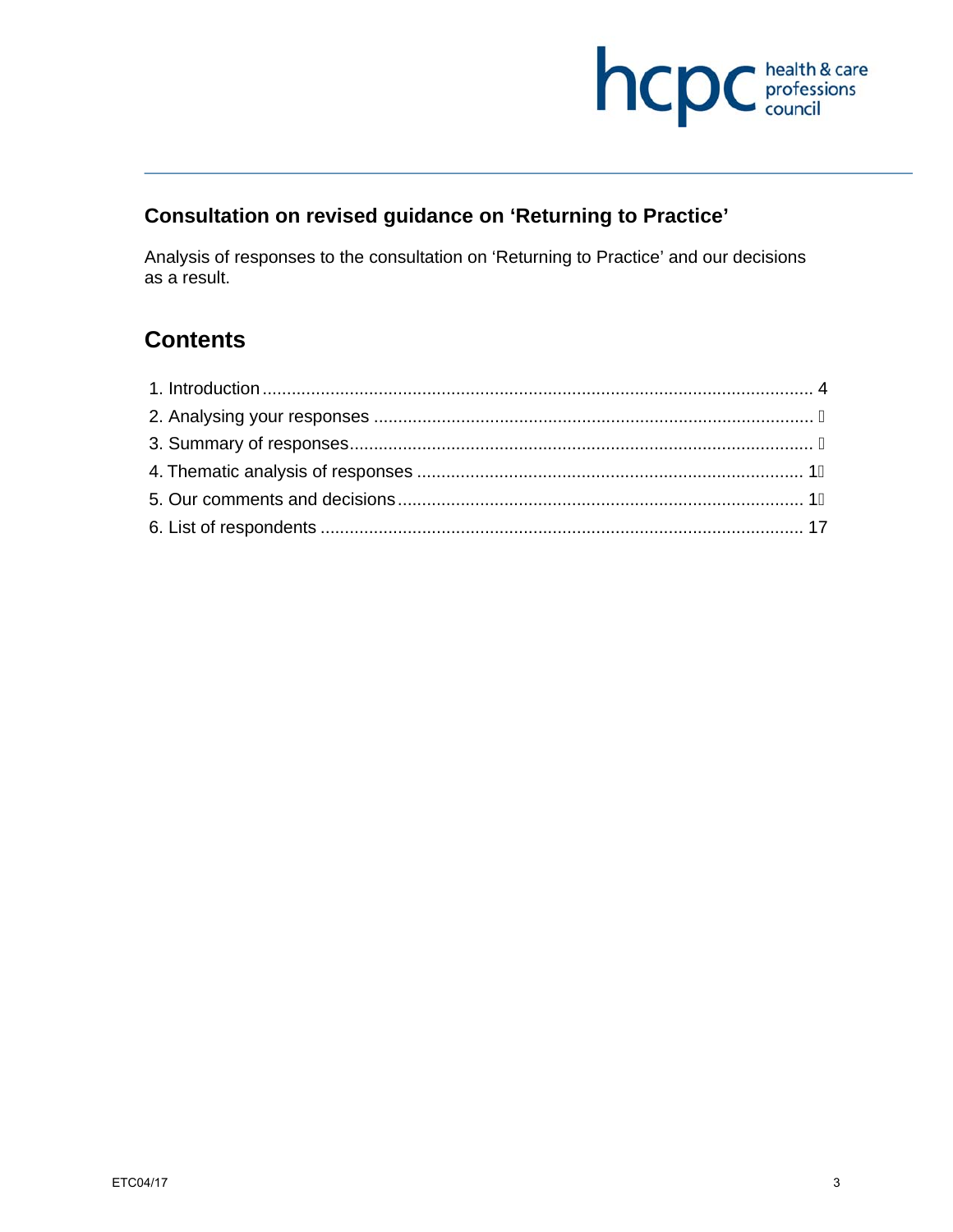# **1. Introduction**

# **About the consultation**

- 1.1 We consulted between 18 July and 7 October 2016 on proposals to revise the guidance on returning to practice.
- 1.2 We informed a range of stakeholders about the consultation including professional bodies, employers, and education and training providers, advertised the consultation on our website and on social media, and issued a press release.
- 1.3 We would like to thank all those who took the time to respond to the consultation document. You can download the consultation document and a copy of this responses document from our website: www.hcpc-uk.org/aboutus/consultations/closed.

# **About us**

- 1.4 We are a regulator and our job is to protect the public. To do this, we keep a Register of professionals who meet our standards for their professional skills, knowledge and behaviour. Individuals on our register are called 'registrants'.
- 1.5 We currently regulate 16 health and care professions:
	- Arts therapists
	- Biomedical scientists
	- Chiropodists / podiatrists
	- Clinical scientists
	- Dietitians
	- Hearing aid dispensers
	- Occupational therapists
	- Operating department practitioners
	- Orthoptists
	- Paramedics
	- Physiotherapists
	- Practitioner psychologists
	- Prosthetists / orthotists
	- Radiographers
	- Social workers in England
	- Speech and language therapists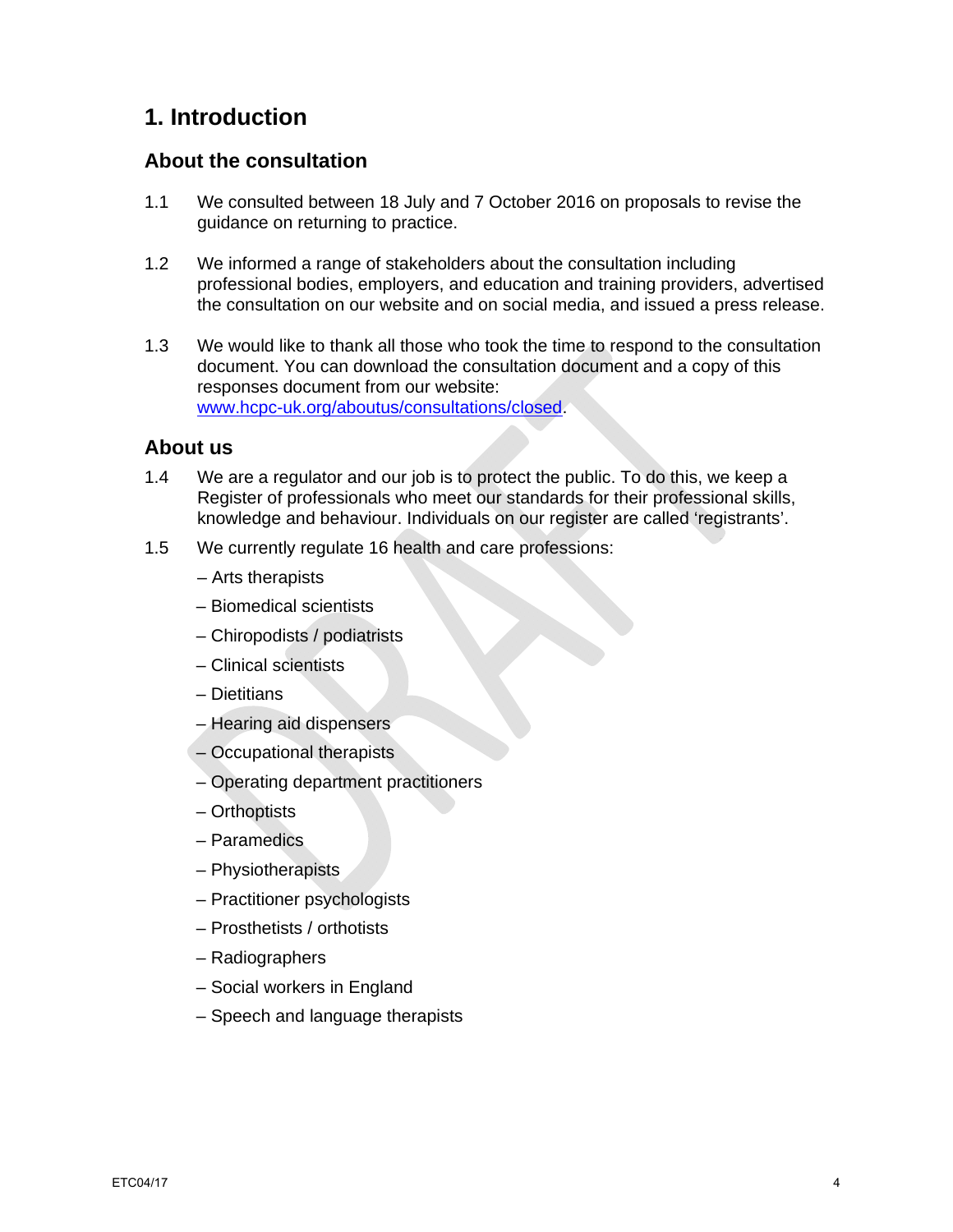# **About this document**

- 1.6 This document summarises the responses we received to the consultation.
- 1.7 The document starts by explaining how we handled and analysed the responses we received, providing some overall statistics from the responses.
	- Section two explains how we handled and analysed the responses we received, providing some overall statistics from the responses.
	- Section three provides a summary of the general comments we received for the consultation.
	- Section four adopts a thematic approach and outlines the general comments we received on the revised draft guidance.
	- Section five outlines our response to the comments received and any changes we are making as a result.
	- Section six lists the organisations which responded to the consultation.
- 1.8 In this document, 'you' or 'your' is a reference to respondents to the consultation, 'we, 'us' and 'our' are references to the HCPC.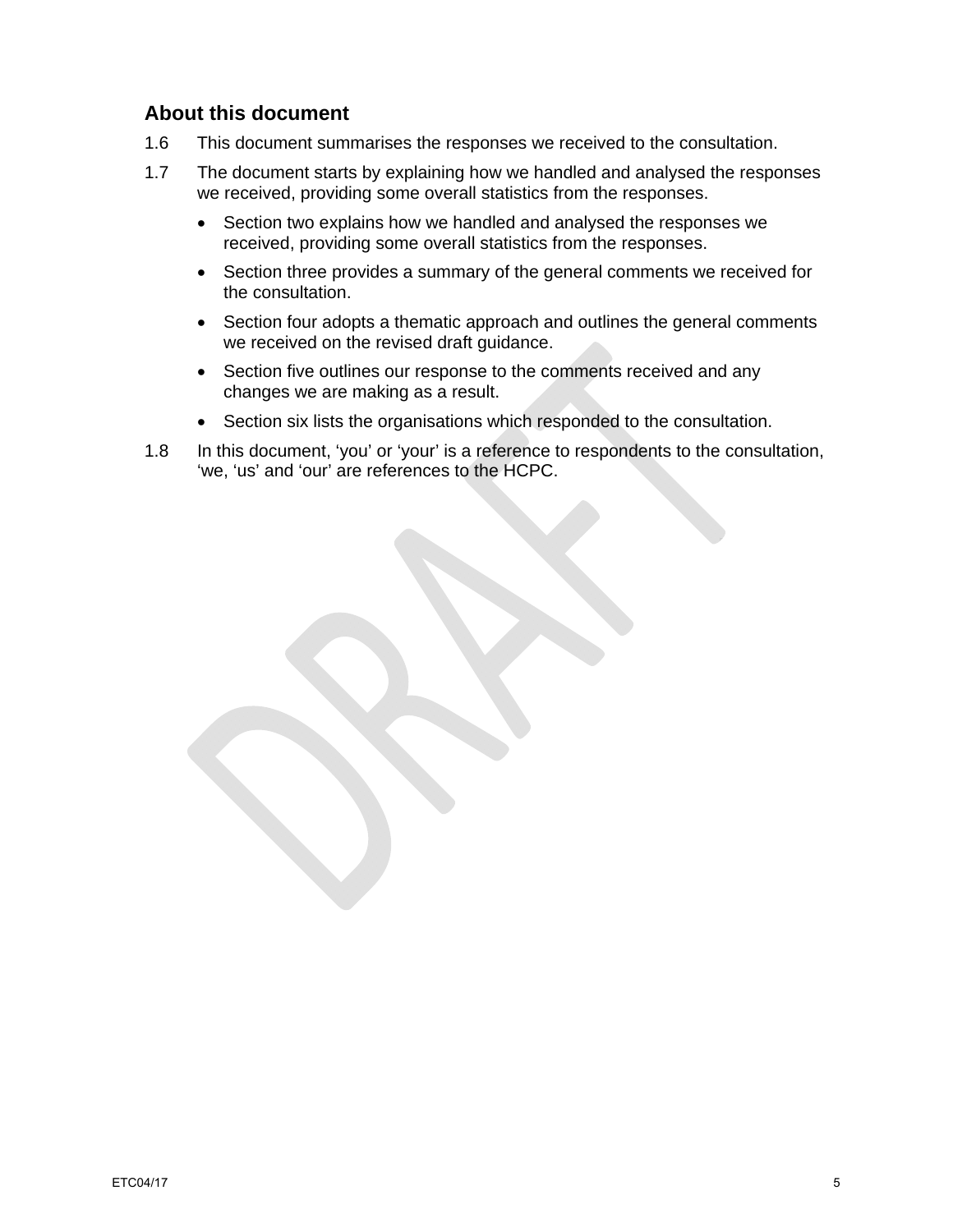# **2. Analysing your responses**

2.1 Now that the consultation has ended, we have analysed all the responses we received.

# **Method of recording and analysis**

- 2.2 The majority of respondents used our online survey tool to respond to the consultation. They self-selected whether their response was an individual or an organisation response, and, where answered, selected their response to each question (e.g. 'yes', 'no', 'partly', or 'don't know'). Where we received responses by email or by letter, we recorded each of those in a similar manner.
- 2.3 When deciding what information to include in this document, we assessed the frequency of the comments made and identified themes. This document summarises the common themes across all responses, and indicates the frequency of arguments and comments made by respondents.

# **Quantitative analysis**

- 2.4 We received 76 responses to the consultation. 51 responses (67%) were made by individuals and 25 (33%) were made on behalf of organisations. Of the 51 individual response, 41 (80%) were HCPC registered professionals.
- 2.5 The tables below provides some indicative statistics for the answers to the consultation questions.

|                                                                   | Yes         | <b>No</b>   | Partly      | Don't<br>know | <b>No</b><br>answer |
|-------------------------------------------------------------------|-------------|-------------|-------------|---------------|---------------------|
| Q1: Is the guidance clear and<br>easy to understand?              | 53<br>(70%) | 5(7%)       | 16<br>(21%) | 0             | 2(3%)               |
| Q2: Could any parts of the<br>guidance be reworded or<br>removed? | 21<br>(28%) | 43<br>(57%) | 7(9%)       | 3(4%)         | 2(3%)               |
| Q3: Is there any additional<br>guidance needed?                   | 29<br>(38%) | 36<br>(47%) | N/A         | 7(9%)         | 4(6%)               |

## **Table 1 – Breakdown of responses by question**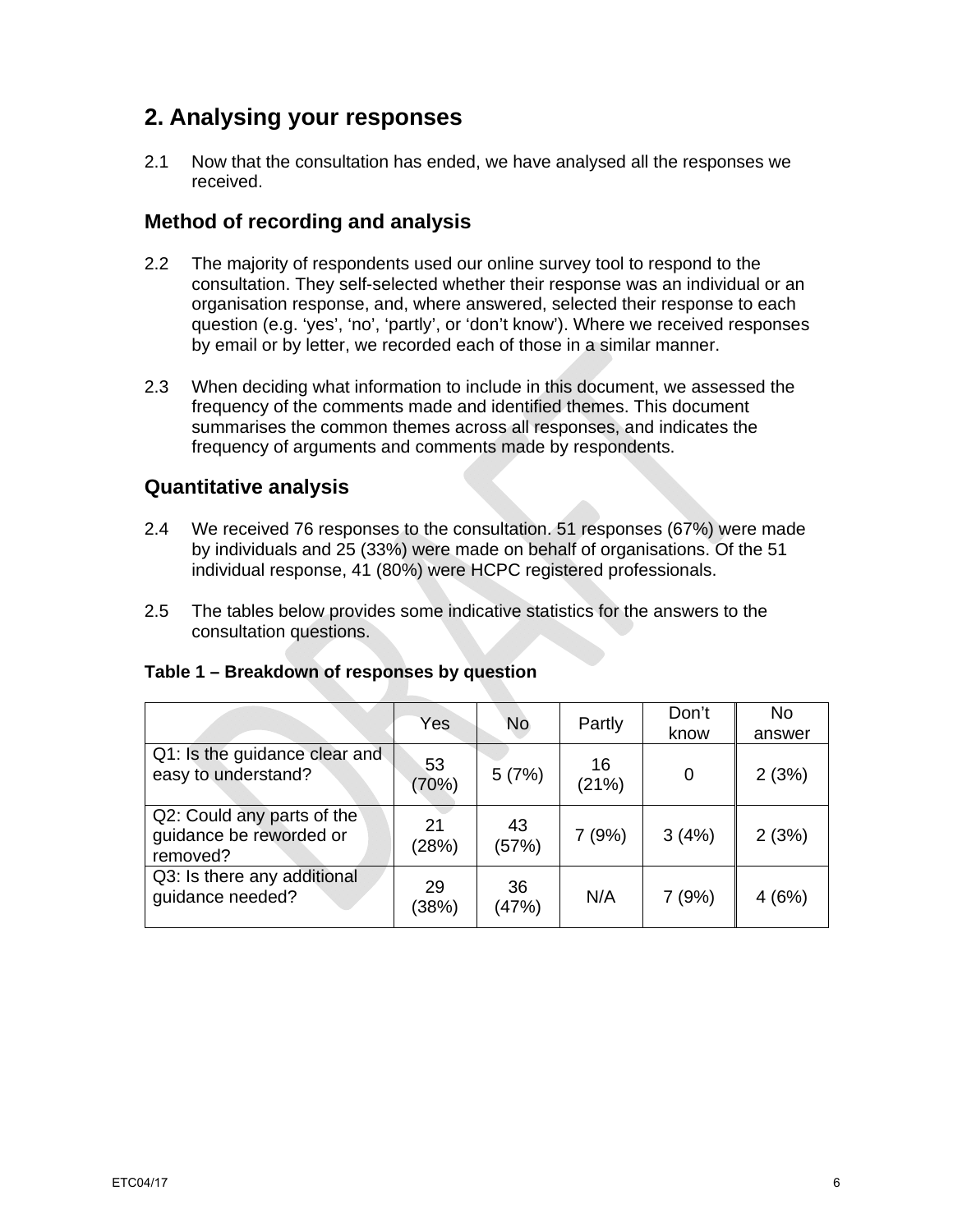|                | <b>Individuals</b> |             |             | <b>Organisations</b> |             |            |            |               |
|----------------|--------------------|-------------|-------------|----------------------|-------------|------------|------------|---------------|
|                | Yes                | No          | Partly      | Don't<br>know        | Yes         | No         | Partly     | Don't<br>know |
| Q <sub>1</sub> | 39<br>(76%)        | 2(4%)       | 10<br>(20%) | 0                    | 14<br>(61%) | 3<br>(13%) | 6<br>(26%) | 0             |
| Q2             | 11<br>(22%)        | 34<br>(67%) | 3(6%)       | 3(6%)                | 10<br>(43%) | 9<br>(39%) | 4<br>(17%) | 0             |
| Q <sub>3</sub> | 15<br>(30%)        | 29<br>(58%) | N/A         | 6<br>12%             | 14<br>(64%) | (32%)      | N/A        | (5%)          |

## **Table 2 – Breakdown of responses by respondent type**

- Percentages in the tables above have been rounded to the nearest whole number and therefore may not add to 100 per cent.
- Questions 1 to 3 included sub-questions that invited long answer responses. Question 4 invited any further comments rather than 'yes' or 'no' answers so has not been included in the above tables. A summary of responses to these questions can be found in section 4 of this document.

# **Graph 1 – Breakdown of individual respondents**

Respondents were asked to select the category that best described them. The respondents who selected 'other' identified themselves as retired, lapsed registrants, or individuals currently undergoing a return to practice process.

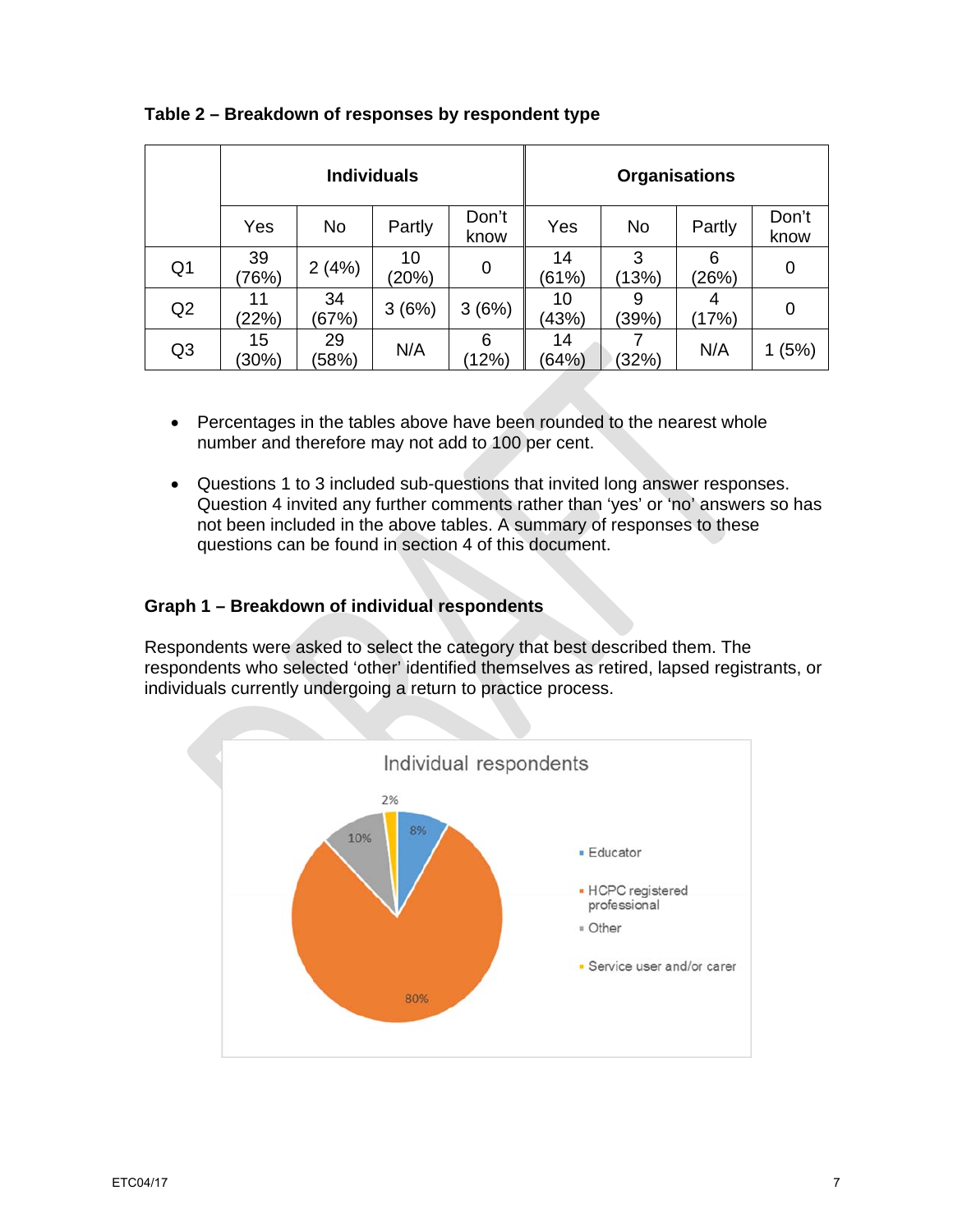# **Graph 2 – Breakdown of organisation respondents**

Respondents were asked to select the category that best described their organisation. Those organisations who selected 'other' identified themselves as law firms, combined regulatory and improvement organisations, and overarching bodies for healthcare sciences.

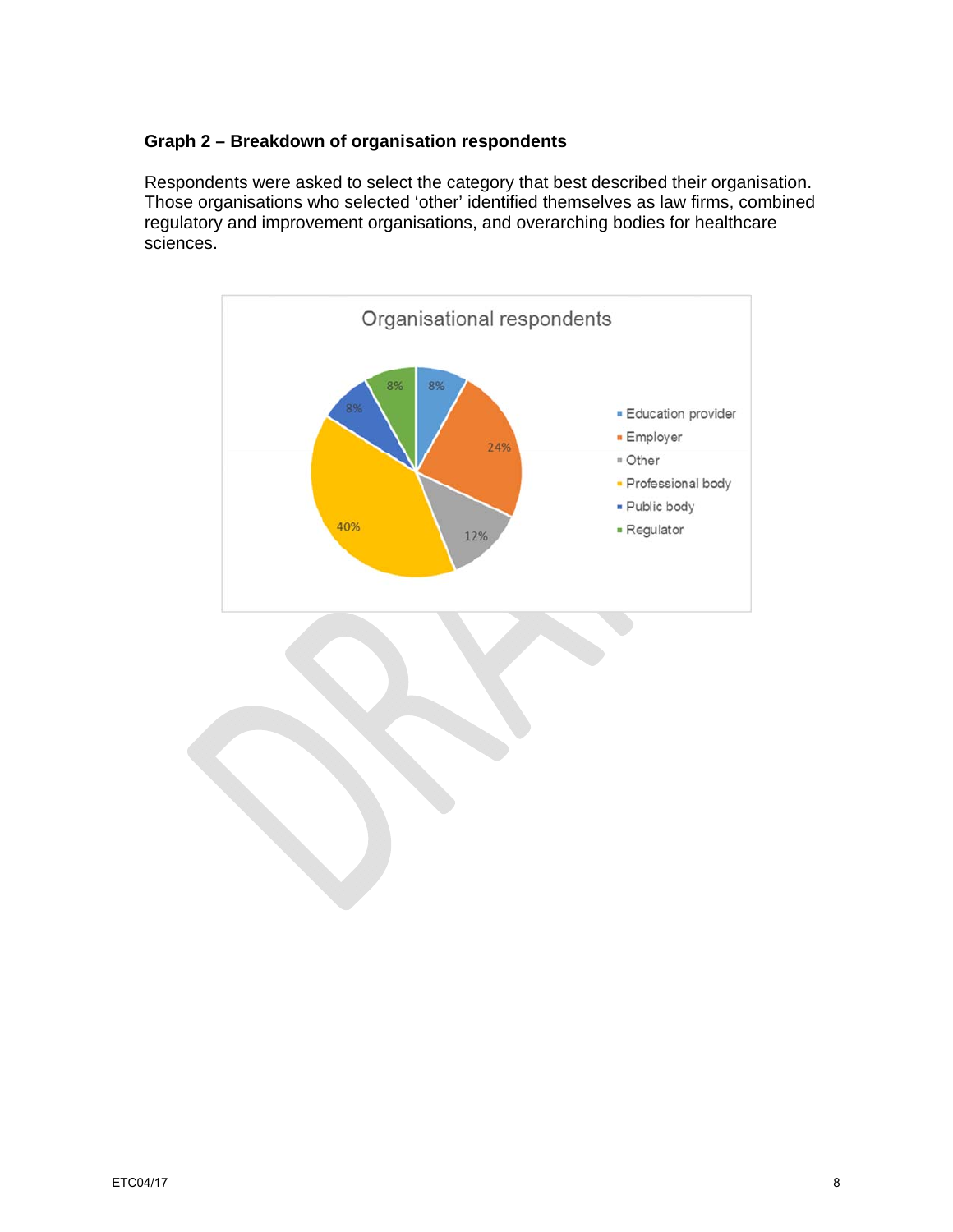# **3. Summary of responses**

- 3.1 Generally, respondents expressed their support for the revisions to the guidance or qualified their partial support by suggesting additions or improvements. Individuals were slightly more likely than organisations to find the draft guidance document clear and easy to understand.
- 3.2 A number of respondents suggested that the draft guidance has more clarity than the current guidance, and many described the summary at Section 2 as a useful addition. However, other respondents indicated that the draft guidance is too long-winded, ambiguous in places, or that key information is hard to find.
- 3.3 Some individual and organisation respondents suggested a flowchart or table would help to present this information. A number of respondents also suggested that case studies and real life examples would make the information easier to understand.
- 3.4 Where respondents gave additional comments about areas requiring further clarification, many of these comments focused on particular areas. These included:
	- the placement provider or supervisor's role and the signing off process;
	- appropriate updating activities;
	- the guidance's application to those who have been out of practice for much longer than 5 years, those who have been struck off the register, or professionals from overseas.
- 3.5 For each question, a number of respondents gave comments that related to the return to practice process, rather than the draft guidance document under consultation. The issues generating most comment included:
	- inconsistencies between the requirements for individuals who have been out of practice for 2 to 5 years and the requirements for individuals who have not practised for up to 5 years since qualifying;
	- the lack of a requirement to undertake supervised practice;
	- the updating needs of individuals who have been out of practice for much longer than 5 years, and whether these are sufficiently addressed.
- 3.6 Organisations were more likely than individuals to indicate that parts of the draft guidance need rewording, or that additional guidance is needed. Where respondents gave further comments, many focused on the areas listed above in 3.4 and 3.5. In addition, there were suggestions about rewording particular sentences, restructuring parts of the guidance, and signposting to guidance or documentation from both the HCPC and other organisations.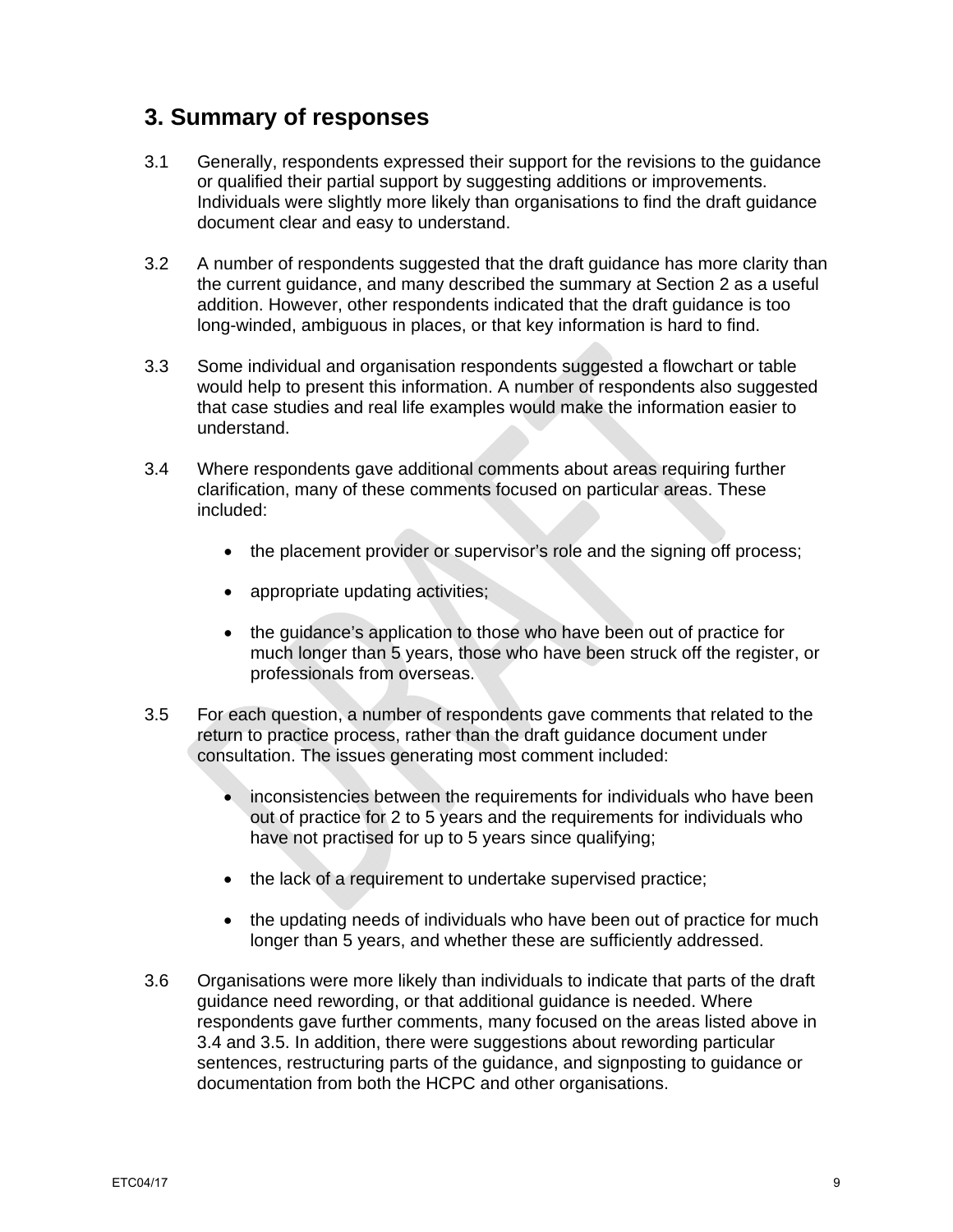3.7 A number of respondents suggested additional guidance would be useful for trainees, supervisors, employers, universities offering return to practice courses, and health boards.

 $ETCO4/17$  and the contract of the contract of the contract of the contract of the contract of the contract of the contract of the contract of the contract of the contract of the contract of the contract of the contract of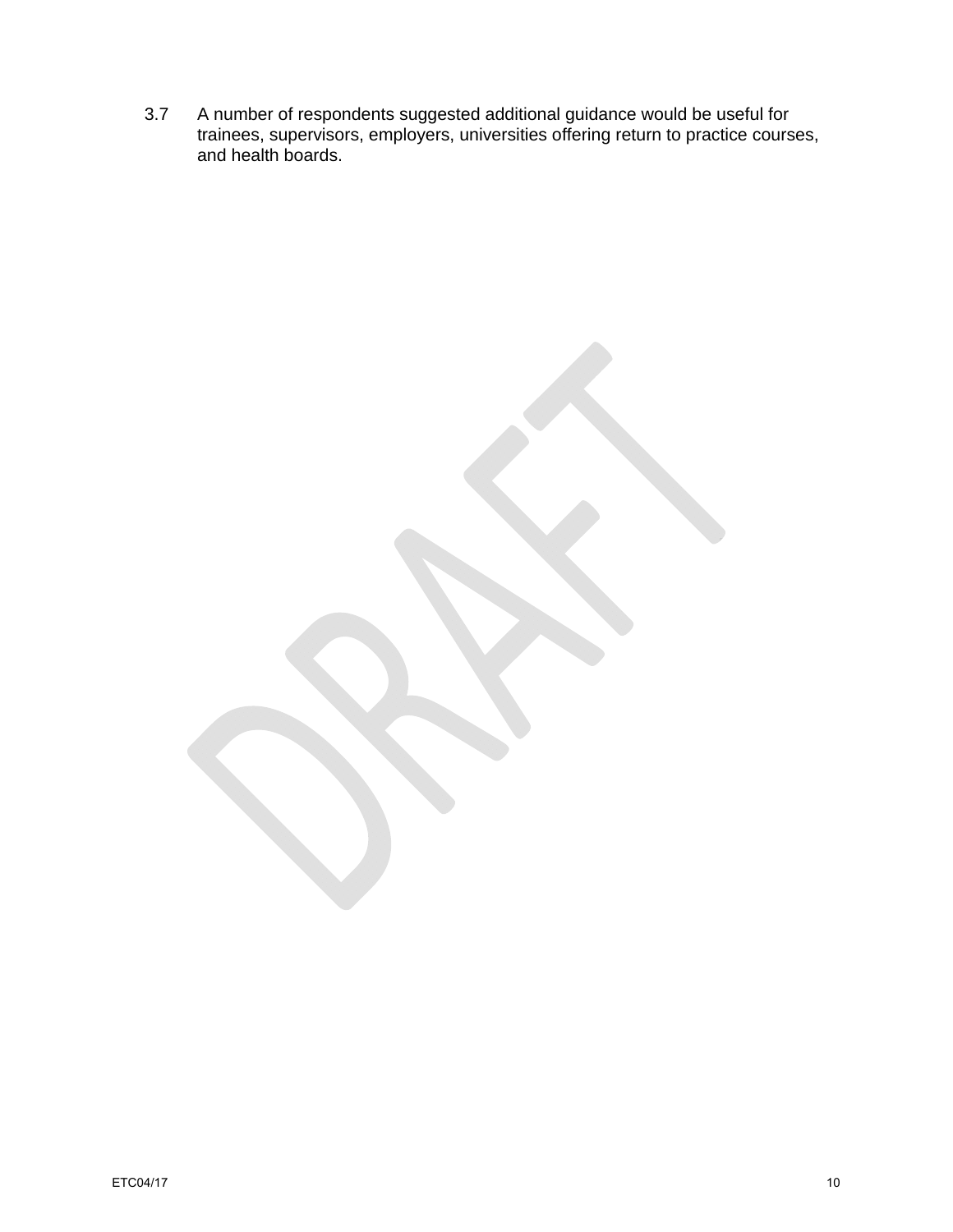# **4. Thematic analysis of responses**

## **Summary**

- 4.1 Most respondents expressed support for the draft guidance. Some qualified their support by suggesting amendments or additional guidance. Some also submitted general comments about the return to practice process.
- 4.2 The comments we received are summarised below, structured around the common themes in the responses received.

## **Format and style**

- 4.3 The majority of respondents (70 per cent) agreed that the draft guidance is clear and easy to understand. Several respondents commented on the improved clarity when compared to the existing guidance document, with many expressing support for the addition of the Summary section and the way the guidance has been split into different sections.
- 4.4 However, we received a number of comments about how the format and style of the guidance could be improved. These included:
	- Visually presenting the requirements in a flowchart, diagram or checklist. This was the most common suggestion in respect of improving the format of the document;
	- Including case studies and real-life examples to illustrate both how professionals can effectively meet the return to practice requirements, and good practice for supervisors;
	- Reordering or renaming some of the sections and sub-sections; for example, changing the title of the Summary section to a question;
	- Bringing the most important information to the front of the document, including the rationale for the return to practice requirements and a statement that the process is self-directed and not meant to be burdensome;
	- Streamlining the document to reduce repetition and wordiness;
	- Making it clearer who the intended audience of the guidance is; and
	- Better signposting/web links to the relevant HCPC return to practice documentation, standards and direct details of the department to contact in case of queries.

## **Language**

4.5 Over half (57 per cent) of respondents did not consider any parts of the guidance to need rewording or removing, but we received some feedback about how the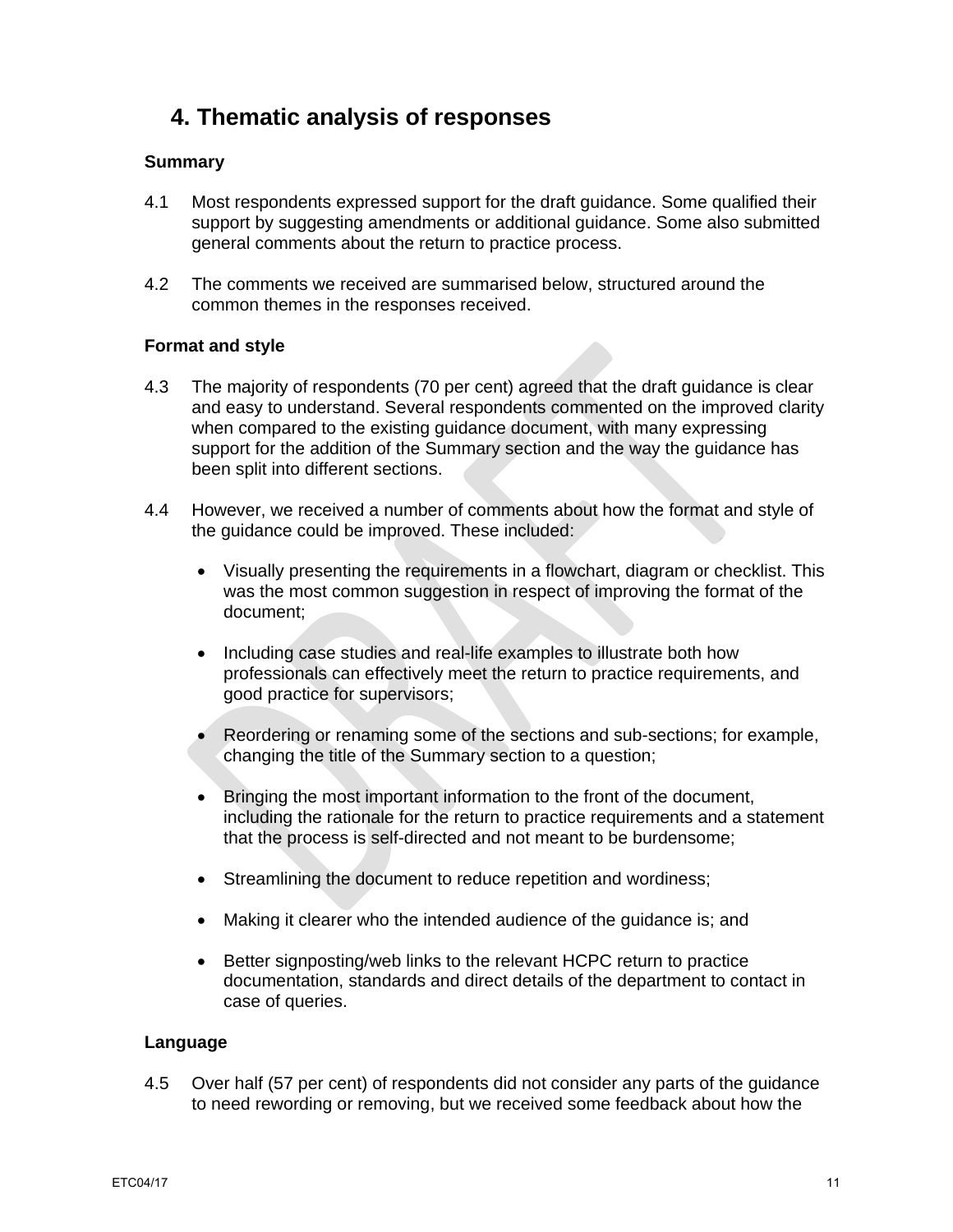language could be improved. Most of these comments related to including or improving definitions of certain terms.

- The terms 'updating' and 'registration cycle' were identified by one respondent each to require further clarification.
- Some respondents expressed that the definition of 'practising your profession' is helpful. However, a small number requested greater clarity or specific extensions to this definition, for example, to include radiographer reporting activity.
- There was some confusion about how an individual could be out of practice for more than two years but still registered, as set out in the Summary section.

## **Clarification of the return to practice process**

- 4.6 There was a lot of discussion about both how the return to practice requirements are presented in the draft guidance, and the requirements and process more generally. The latter are discussed in the 'General comments' section below.
- 4.7 A number of respondents asked for additional detail about specific parts of the return to practice process to be included in the guidance. These included:
	- Clarification of how many hours make up one day of updating;
	- A clearer definition of what 'returning standard' is expected of professionals after they have completed the required updating activities;
	- More information about what counts as updating activity, particularly in relation to private study or meeting clinical requirements;
	- Greater detail and clarity about what work might be undertaken as an assistant, and whether being employed as an assistant might create a conflict of interest; and
	- Information regarding the interplay between meeting the return to practice requirements and continuing professional development (CPD) requirements; for example, whether completing an updating period would be sufficient if a professional was audited as soon as they returned to practice.
- 4.8 Other comments sought clarification about particular scenarios that an individual who needs to meet the return to practice requirements may experience. Typically, these comments included a request for further information, guidance or case studies. Scenarios discussed included:
	- Individuals who have been practising outside of the UK and have had a break in practice of more than two years;
	- International applicants who are undertaking an adaptation period;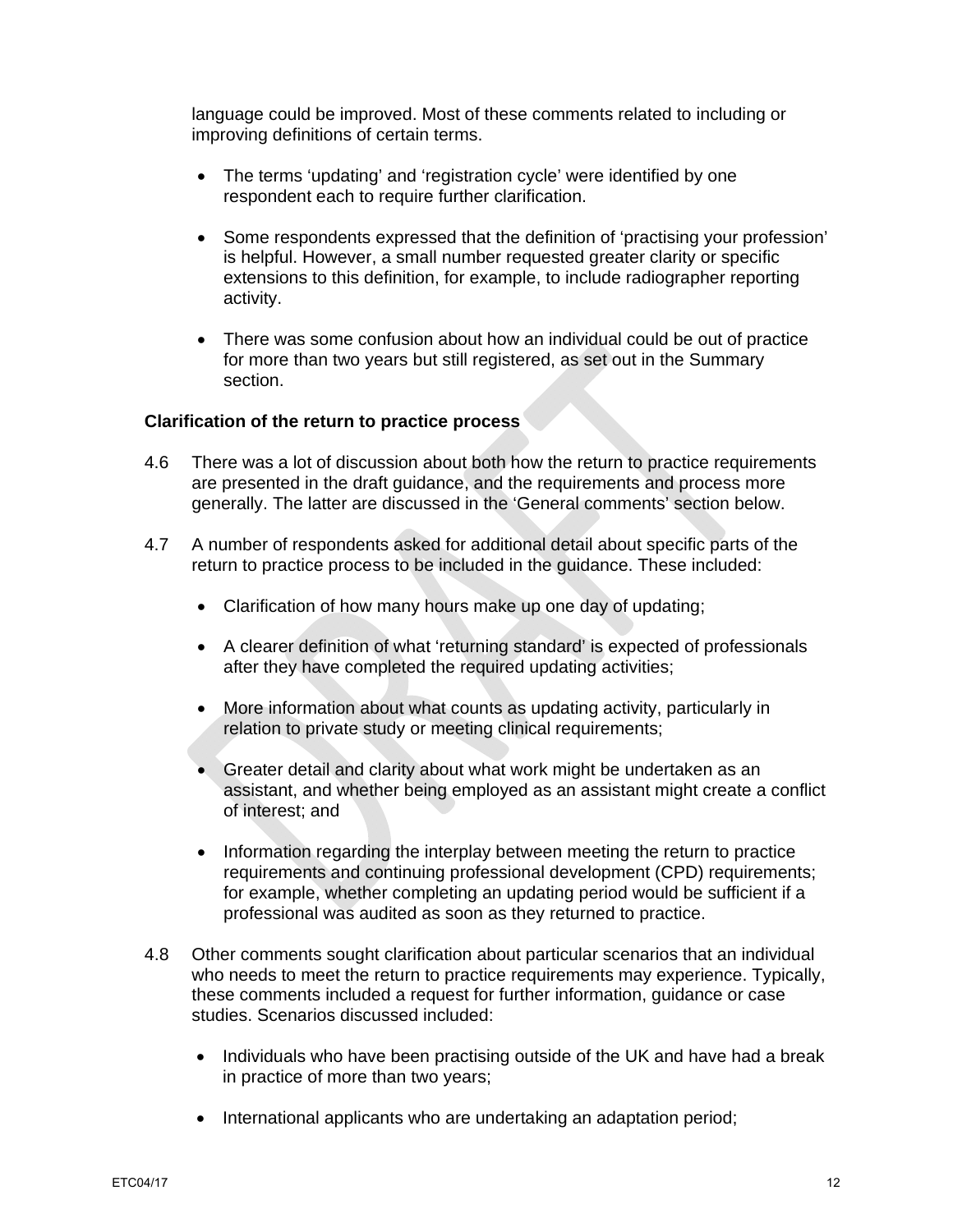- Individuals who stop practising shortly after registration renewal and are out of practice for more than two years, but resume practising before their break in practice is captured by the registration renewal process; and
- Individuals who wish to return to practice after being struck off or after voluntary removal from the register.

## **The supervisor and the counter-signatory**

- 4.9 The roles of the supervisor and counter-signatory were frequently discussed by respondents. The bulk of these concerned the supervisor's role, and often came from respondents who had previous experience of supervising an individual undertaking return to practice activity. Comments and requests for further information related to:
	- More clarity about the formal arrangements for supervision, including information about the role and responsibilities of the supervisor across both clinical and non-clinical settings;
	- Clear guidance about whether the supervisor's signature on the return to practice document does or should signify that an individual is fit to practise unsupervised. Multiple respondents expressed uncertainty on this topic;
	- Advice about what a supervisor or employer should do if they have concerns about an individual's fitness to return to unsupervised practice: One respondent suggested that there should be a way for supervisors to indicate when it is their view that an individual is not ready to return to practice, for example, by including an option on the documentation with a recommendation for further clinical hours or CPD;
	- Case studies to illustrate good practice in supervision.
- 4.10 With respect to the counter-signatory, a number of respondents suggested areas which require further clarification or where additional information would be helpful. These included:
	- Clearer information about what is expected of the counter-signatory;
	- Clearer guidance about who can be a counter-signatory, including information about requirements to ensure that they have the experience to judge what is suitable updating (e.g. not be newly qualified);
	- A number of respondents suggested that it should be clearly stated that counter-signatories should be subject to the same requirements as supervisors, i.e. to have been on the relevant part of the HCPC and in regulated practice for at least three previous years.
- 4.11 Relatedly, a number of respondents discussed how the role of an employer facilitating a return to practice placement is described in the guidance. Comments and suggestions included: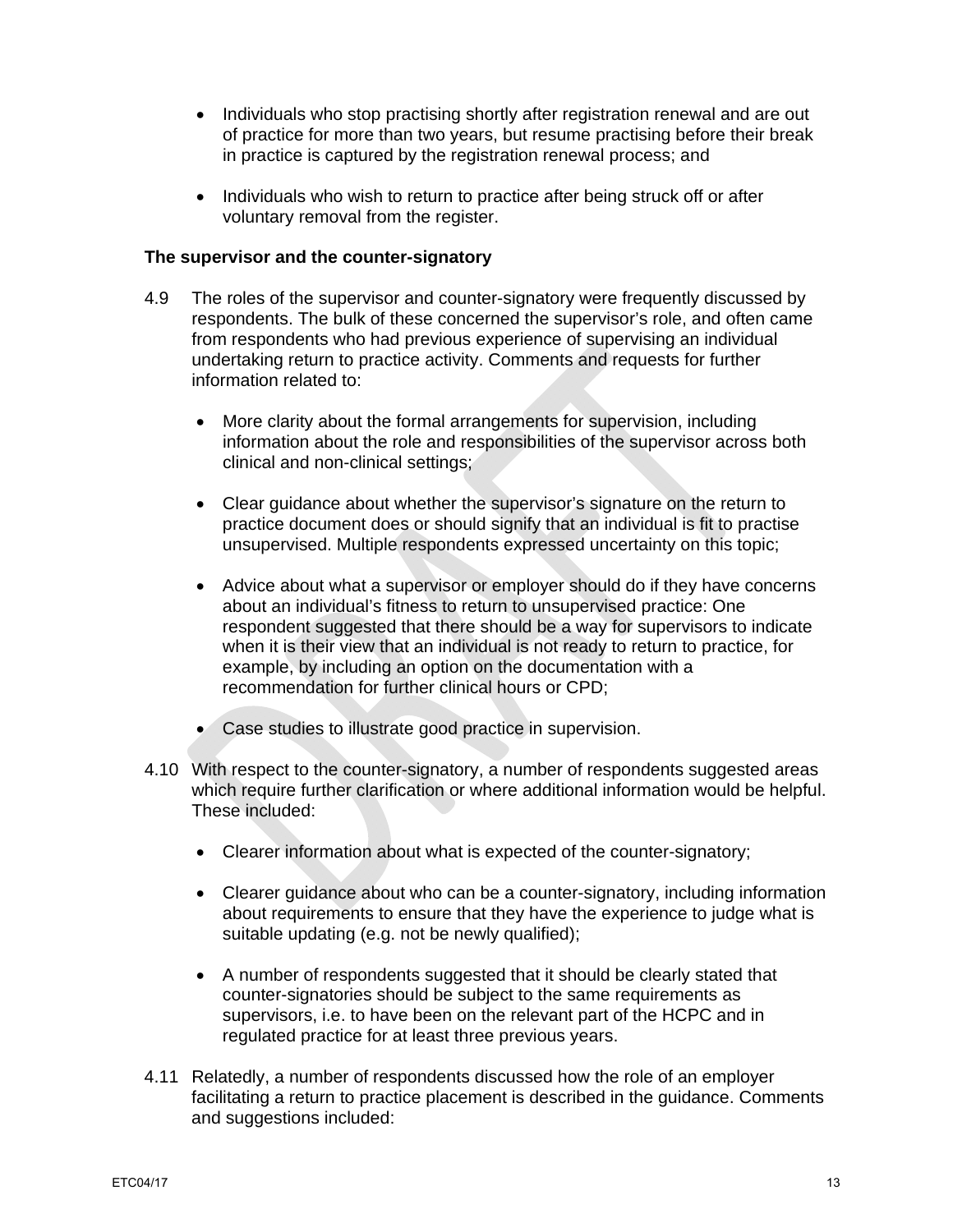- Discussion about whether the term 'employer' was appropriate, as the returning individual will not necessarily be employed during the return to practice period. One respondent suggested 'the employer' be changed to 'the supervising organisation';
- A request for explicit recognition in the guidance that individuals looking to complete a placement as part of their return to practice may be required to undertake certain tasks by an employer, such as securing their own indemnity insurance and PVG/DBS check;
- Practical information for employers facilitating placements; for example, in relation to providing appropriate uniforms and name badge titles when these are protected.

## **Suggestions for additional guidance**

- 4.12 Almost half of respondents (47 per cent) were satisfied that no additional guidance is needed. Of the respondents who suggested additional guidance, many requested clearer signposting to other sources of guidance and information, including:
	- Links to professional organisations as another source of advice;
	- Advice about the kinds of professionals who might be able to assist with the return to practice process;
	- Signposting to regional health education teams for information about relevant courses and placements;
	- Information about possible funding and pathways back to practice.
- 4.13 Some respondents made suggestions about additional guidance for specific groups of individuals. As set out above, there was considerable discussion about the roles and responsibilities of supervisors, and a number of respondents suggested additional guidance would be helpful. Other groups that were identified as potentially benefitting from additional guidance included:
	- Trainees who have taken a break from their studies;
	- Employers (as above, 4.11);
	- International applicants and professionals who qualified abroad;
	- Educators. Suggestions included providing universities offering return to practice courses with advice about how to access documents and templates to help them support return to practice students, e.g. attendance sheets, gap analysis, and reflective practice.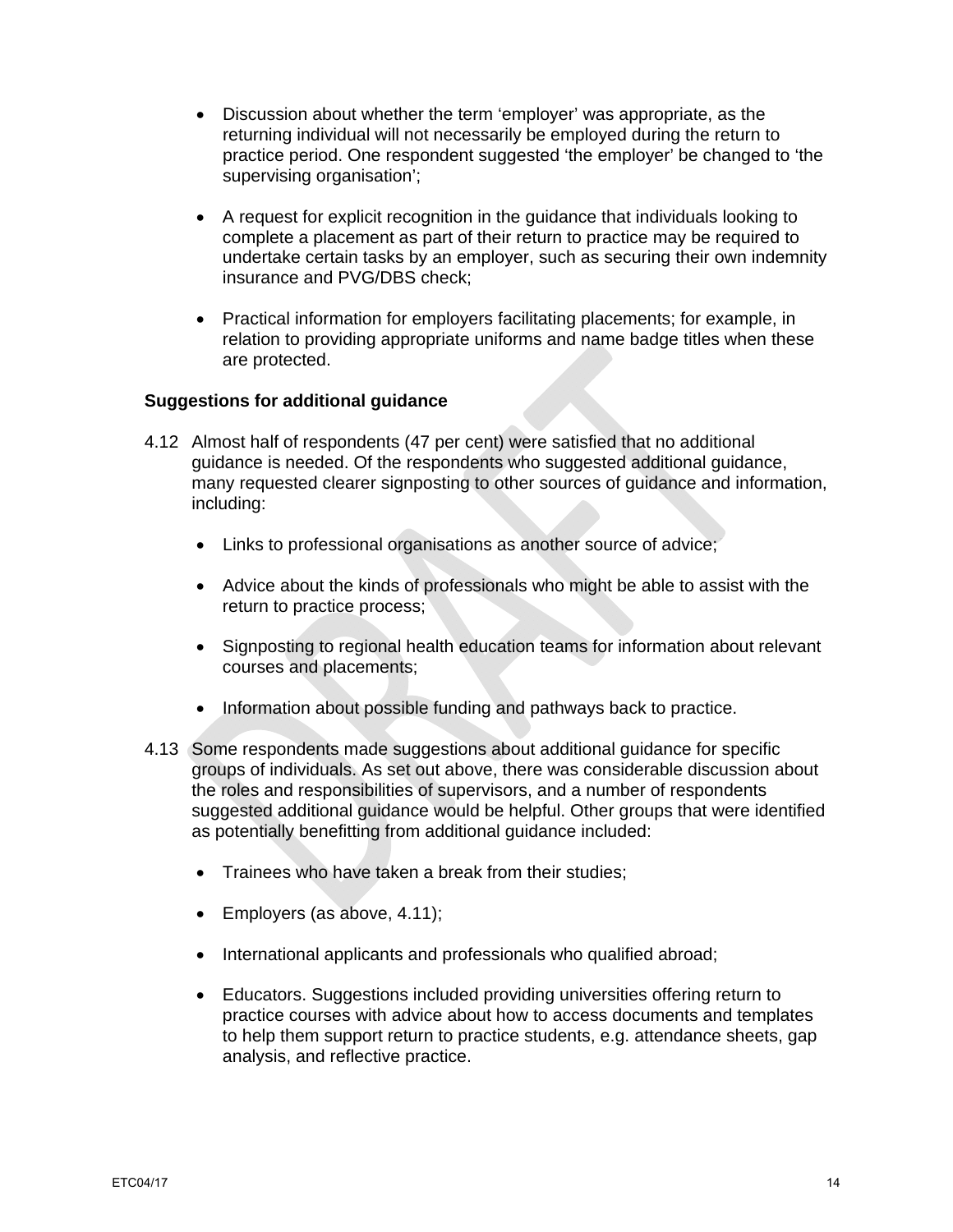## **General comments**

- 4.14 We received many comments that related to the return to practice requirements and process more generally, rather than the guidance. These comments broadly fitted into three themes:
	- Disagreement with the 5 year period in which newly qualified professionals who have not previously registered will not be subject to return to practice requirements, when compared to the 2 year period for previously practising registrants. A number of respondents suggested that newly qualified professionals should meet the same requirements as other professionals;
	- Arguments in favour of introducing a mandatory requirement to undertake supervised practice as part of the return to practice process;
	- Concerns that the return to practice process is not adequate to facilitate a safe or effective return for individuals who have been out of practice for much longer than 5 years.
- 4.15 For each of these, various comments were given about why the process should be changed; for example, to ensure professionals are practising safely and effectively, or to reflect employers' requirements.
- 4.16 Beyond these three themes, other general comments stated individuals' concerns about the demands of the process. These included:
	- A concern that meeting the requirements would require an individual to undergo lengthy and potentially unpaid training. A counterpoint to this came from respondents who felt that the guidance made the process seem more burdensome than it is likely to be;
	- A comment that the requirements are unfairly burdensome for professions that typically work part-time.
- 4.17 There were also general suggestions about how the return to practice process could be improved. One respondent expressed that there needs to be a greater focus on quality of practice, with the current guidance and model being too prescriptive and too much about process. It was suggested that a similar approach to HCPC's CPD process would be better, focusing more on outcomes than inputs. Other suggestions included:
	- Mirroring the Nursing and Midwifery Council's requirements for updating days/hours and activities;
	- Stipulating that return to practice programmes of study are recognised by an approved higher education institution; and
	- Adopting a more stepped approach to supervision depending on length of time out of practice, including a requirement for mandatory supervision for those out of practice for more than 5 years.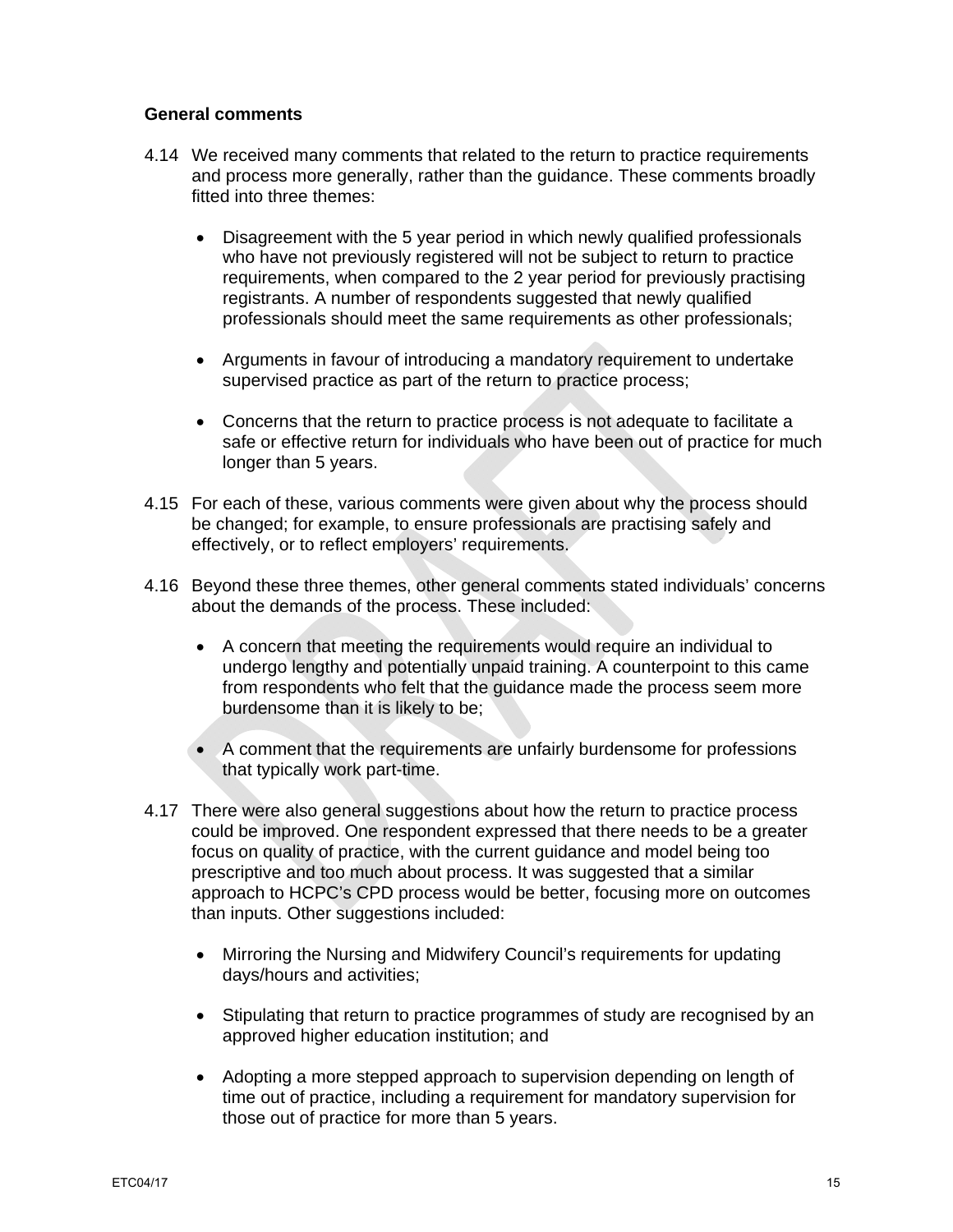# **5. Our comments and decisions**

5.1 We have carefully considered the comments we received to the consultation. The following section sets out our response and decisions in a number of key areas.

## **The return to practice requirements**

- 5.2 A number of respondents voiced concerns about or disagreement with the return to practice process or requirements in general. A small number of individuals expressed that they felt the process would be overly burdensome and potentially expensive. However, one organisation suggested making it clearer early on in the document that this is not the case.
- 5.3 Having carefully considered these comments, we have decided to include an additional paragraph in the introduction which sets out the intended purpose of the requirements, and more clearly states the responsibilities of a returning professional. This also directs people seeking to return to practice following a fitness to practise sanction to the HCPC for more information.
- 5.4 We also received general comments about specific aspects of the process. This consultation sought views on the draft guidance, and we do not currently have plans to change the process. However, we recognise the value of these comments and below set out our response to those which were discussed most frequently by respondents.
- 5.5 Some of the general comments related to the different requirements for newly qualified professionals who have never practised compared to the requirements for individuals who have taken a break from practice. We acknowledge that some respondents voiced concerns that, for example, a newly qualified professional who has not practised for four years might pose more of a public protection risk than an experienced professional who has taken a three year break from practice. A number of respondents therefore suggested bringing requirements for newly qualified professionals in line with those for professionals who have taken a break (i.e. to introduce a requirement of 30 days of updating if a qualification was gained between two and five years previously).
- 5.6 The current requirements are part of a wider legal framework for returning to practice. Rules 6(1) and (2) of the Health and Care Professions Council (Registration and Fees) Rules 2003 set out the prescribed periods for additional education and training requirements<sup>1</sup>. The first stipulates that an applicant holding an approved qualification awarded within a period not exceeding five years is entitled to registration without meeting additional education and training requirements. The second prescribes a two year period for which a person must have practised since their first registration or latest renewal of registration.

 $\overline{a}$ 

<sup>1</sup> A consolidated version of these Rules are available on our website: http://www.hcpcuk.org/Assets/documents/10004788HCPCCONSOLIDATEDREGISTRATIONANDFEESRULES(J uly2014).pdf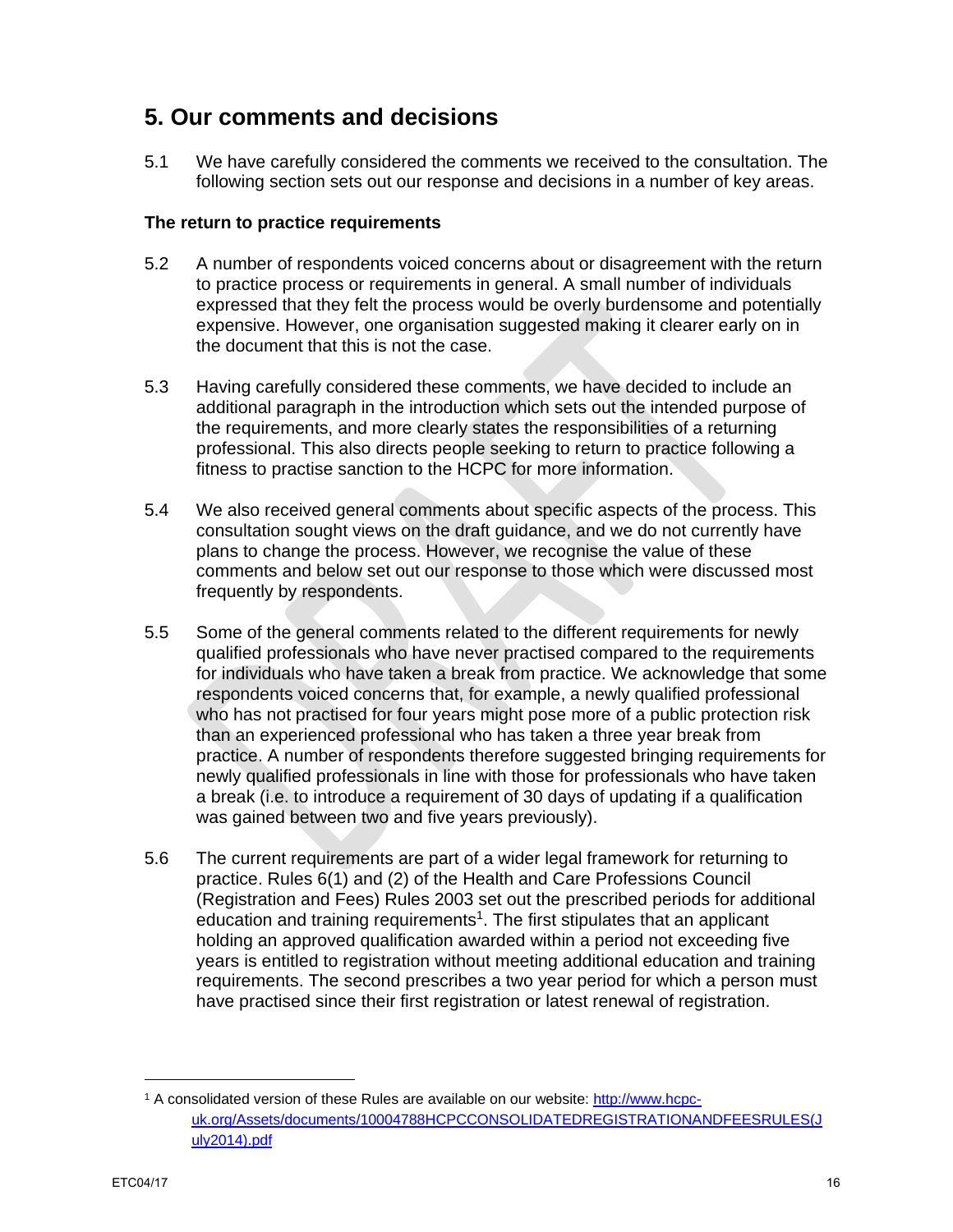- 5.7 Under article 19 of the Health and Social Work Professions Order 2001, the Council has the power to specify these prescribed periods2. However, the rules which contain the prescribed periods must be approved by Privy Council, and changing the prescribed period would involve a formal and potentially lengthy process. In addition, we are expecting a forthcoming four country government consultation on regulatory reform which may result in new legislation for the professional regulators of health and care professionals, including the HCPC. As a result, we have decided at this stage to improve the clarity of the guidance, ahead of a future review of the return to practice requirements (the timing of which is yet to be confirmed), which would look in more detail at the requirements and process. We will take into account the comments we received to this consultation in that future review
- 5.8 Other general comments about the return to practice requirements and process related to whether supervised practice should be a mandatory or at least encouraged part of updating, whether there should be more stringent requirements for individuals who have had a very long break from practice, and aligning these requirements to the CPD process. As previously stated, we are not currently reviewing the return to practice requirements, but these comments will be considered during a future review.

# **The role and responsibilities of supervisors and counter-signatories**

- 5.9 A number of respondents indicated that more guidance is needed for supervisors, particularly in relation to what to do if they have concerns about an individual's fitness to return to unsupervised practice once they have completed the period of supervision. We recognise that currently this is not easily captured by the process, as the supervised practice form requires a supervisor to simply sign off that the period of supervision has been completed, with no judgement on quality.
- 5.10 The options currently available to a supervisor in this situation are to explain to the individual why they are not happy to sign the form; or sign the form then raise a fitness to practice concern with HCPC. We have noted the suggestion that the supervisor's section of the supervised practice form should include an option to recommend further clinical hours or CPD.
- 5.11 We have included an additional section for supervisors and counter-signatories which summarises the roles and provides information about what they can do if they have concerns about a returner's fitness to practice. We have also further clarified that supervisors and counter-signatories are not required to certify an individual's fitness to practice in Section 5 of the guidance document.
- 5.12 Other respondents requested more information about what the formal arrangements for supervision should be, with case studies to illustrate good practice. We consider that these arrangements are best determined between the employer / service provider, supervisor and returner, depending on the local

 $\overline{a}$ 

<sup>&</sup>lt;sup>2</sup> A consolidated version of the Order is available on our website: http://www.hcpcuk.org/Assets/documents/10004784HCPC-ConsolidatedHealthandSocialWorkProfessionsOrder(July2014).pdf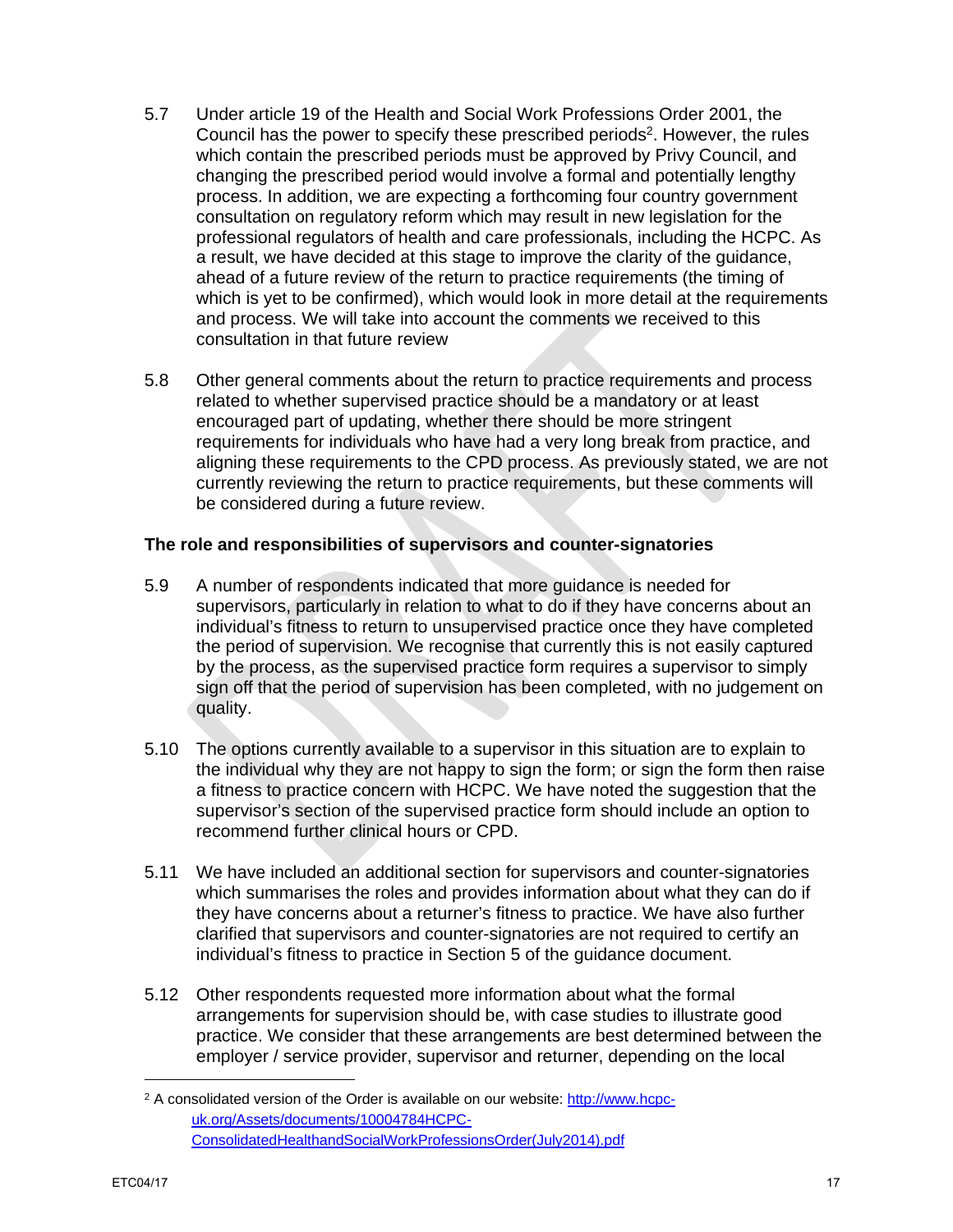circumstances and the returner's needs. We have therefore decided not to include this in the guidance; however, we have brought forward the reference to professional bodies to the beginning of the document.

5.13 We noted that a small number of respondents suggested that it should be made explicit whether counter-signatories are subject to the same requirements as supervisors, in terms of being in regulated practice on the relevant part of the HCPC Register for the previous three years, and without fitness to practise sanctions. We have therefore decided to adopt these requirements for countersignatories, and have reflected this in the guidance document.

#### **Changes to the guidance to improve clarity**

- 5.14 We have made a number of changes to the draft guidance document in response to comments received about its clarity. As suggested by numerous respondents, we have used a flow chart to present the requirements in the summary section. We have included this in addition to the information presented in the summary section, which many respondents indicated was helpful to them.
- 5.15 We received a number of comments that the guidance is too long, repetitive and that key information was difficult to find. We have therefore streamlined some sections by removing sentences that repeated points already made, or through using bullet points instead of block text. The additional paragraph in the introduction is also intended to present some of the key information at the start of the document. However, we felt that it was important not to change the document considerably because of the high proportion of respondents who indicated that they felt the draft was clear and easy to understand.

## **Additional guidance and information**

- 5.16 We received some specific ideas about who individuals could contact to help with arranging return to practice placements; however, these were typically not applicable to registrants across the whole of the UK, or were not relevant to all professions. We therefore decided it was not appropriate to include these in the guidance document.
- 5.17 Some respondents suggested that there should be hyperlinks within the guidance document to the return to practice forms on the website. However, as hyperlinks are subject to change, we have not included these to ensure the document remains relevant going forward.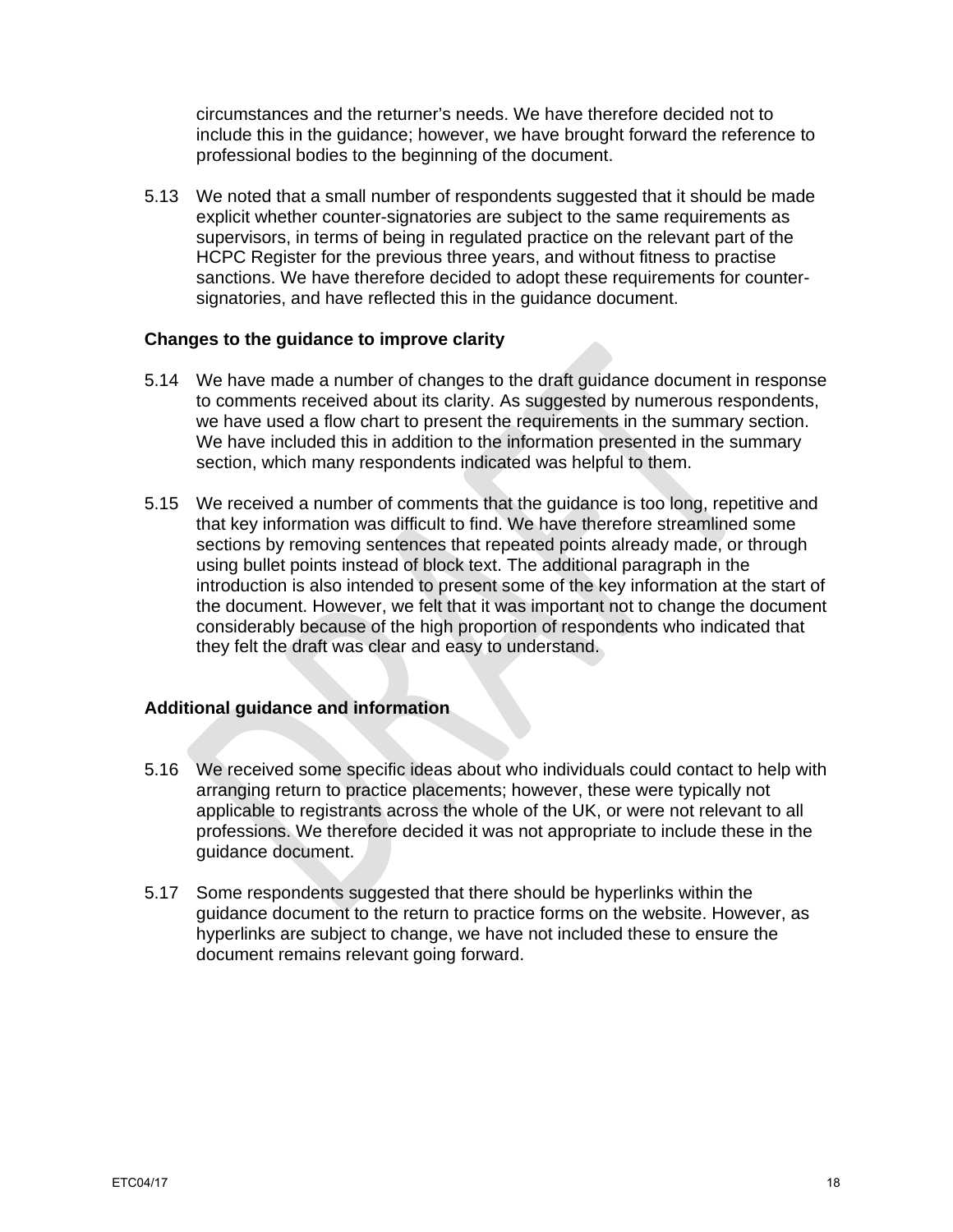# **6. List of respondents**

Below is a list of all the organisations that responded to the consultation.

Academy for Healthcare Science Association for Clinical Biochemistry and Laboratory Medicine BLM British and Irish Orthoptic Society British Association of Prosthetists & Orthotists College of Occupational Therapists Community Eye Service - Pennine Care Foundation Trust East Midlands Ambulance Service NHS Trust General Osteopathic Council Institute of Biomedical Science Nagalro NHS Education for Scotland AHP Practice Education Programme NHS Forth Valley NHS Improvement Peterborough and Stamford NHS Foundation Trust Professional Standards Authority Scottish Ambulance Service South East Coast Ambulance Service NHSFT The College of Paramedics The Law Society of Scotland (Health and Medical Law Sub-committee) The Society and College of Radiographers The Society of Sports Therapists University Hospital Southampton NHS Foundation Trust University of Derby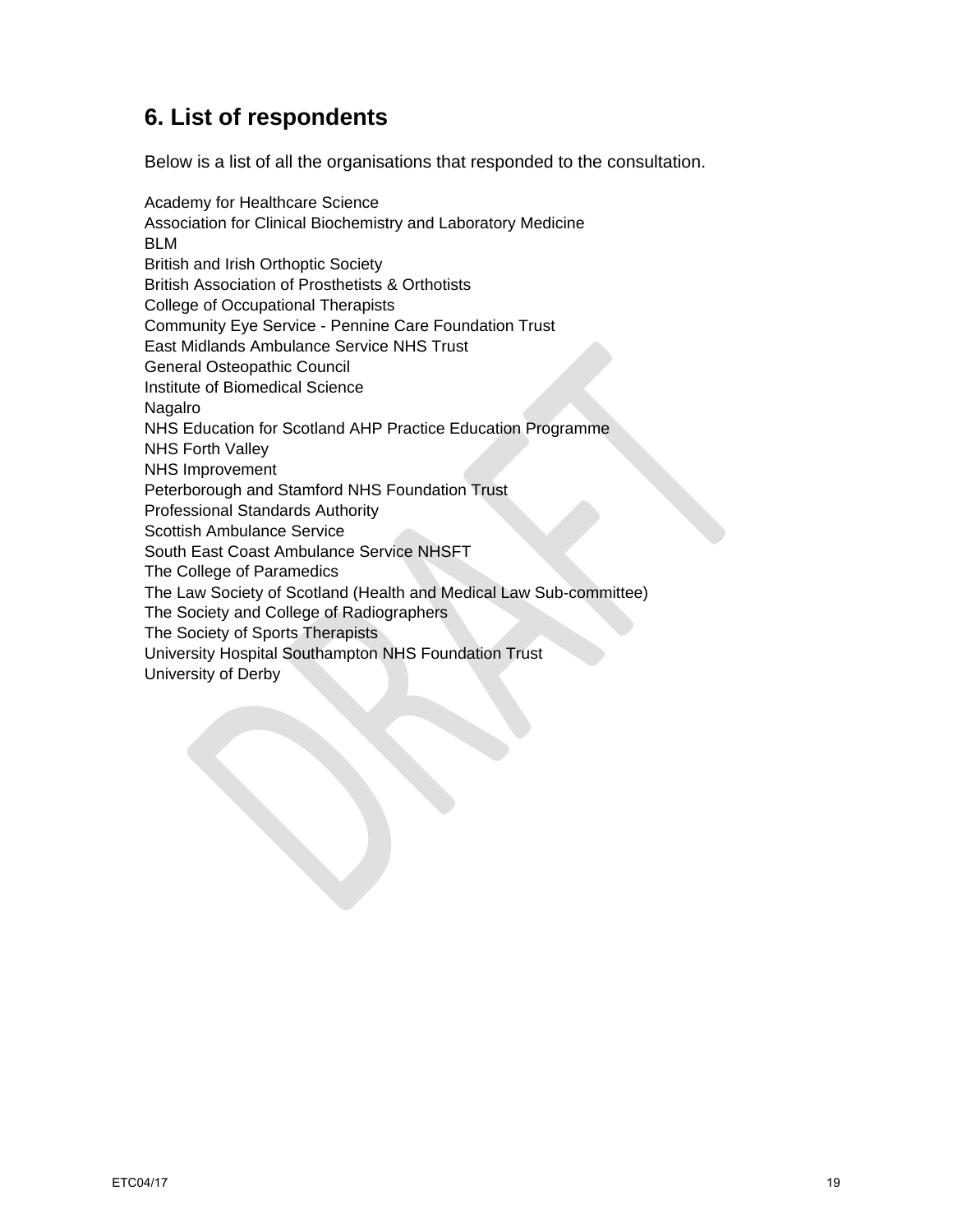

# **Returning to practice**

Information about our requirements for professionals returning to practice

# **Contents**

| Section 6 - Information for supervisors and counter-signatories 33 |  |
|--------------------------------------------------------------------|--|
|                                                                    |  |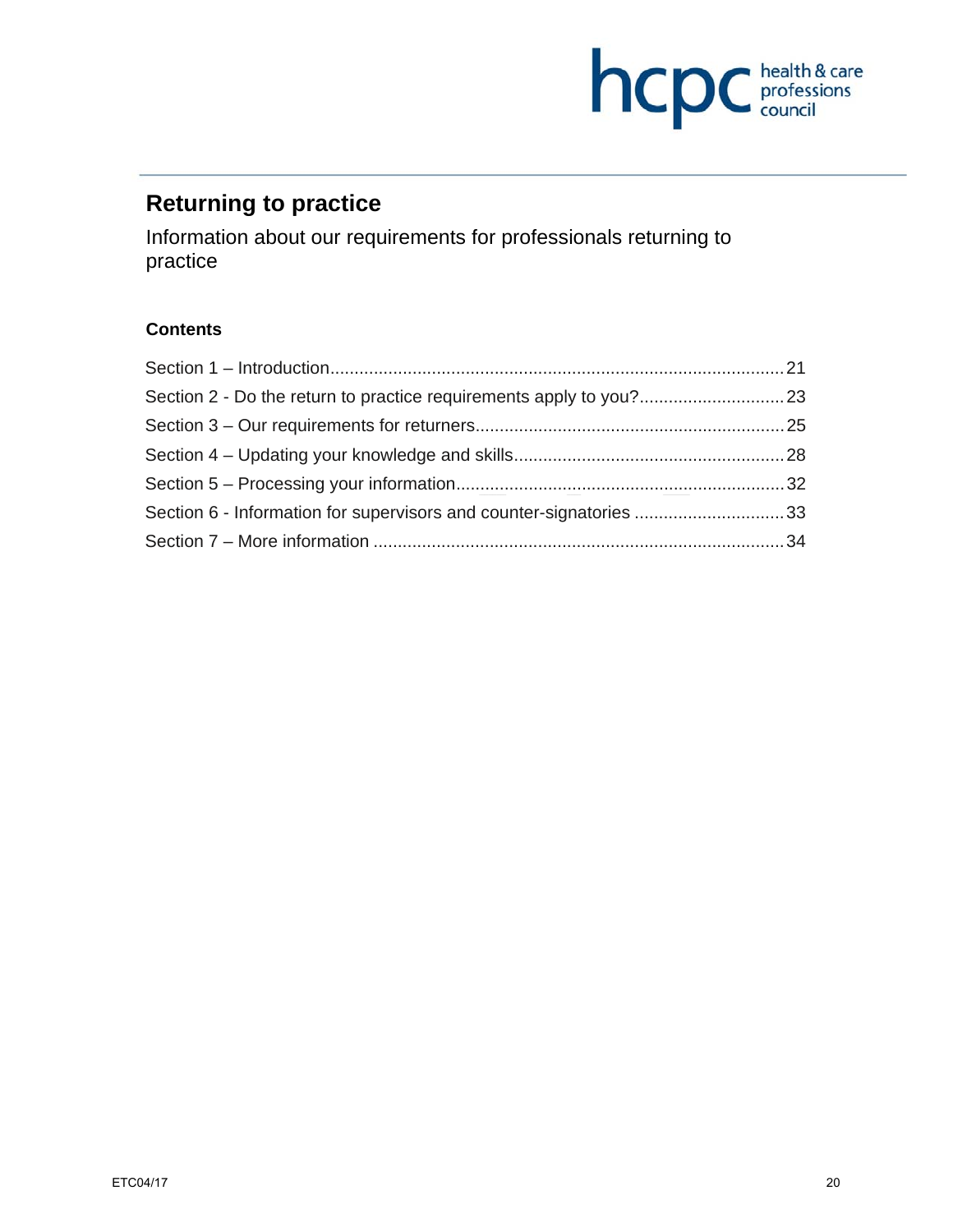# **Section 1 – Introduction**

## **About this document**

This guidance provides information about the returning to practice process that must be completed by registrants who have taken a break in their practice.

Throughout this document, 'we' refers to the Health and Care Professions Council, and 'you' refers to a professional who is considering returning to practice. 'Returner' refers to someone who is returning to practice.

## **Who is this document for?**

Most of the information is for professionals who are not currently registered and who need to apply for readmission to the Register, or who are registered but have been out of practice for more than two years. However, you may also find this guidance helpful if you are considering a break in your practice and thinking about what this might mean in the future, or if you are considering supervising or employing a returner.

Although the guidance is called 'returning' to practice, it is also relevant if you hold an approved qualification which was awarded more than five years ago and only now want to start practising your profession.

## **Returning to practice**

During the course of their career, many professionals may not practise their profession for a period of time. This may occur for many reasons, which could include parental leave, extended travel, caring responsibilities or illness.

We know that these professionals may wish to come back to their profession and resume practising, which is why we have established this process.

Our return to practice requirements are flexible, threshold requirements. They aim to protect the public by making sure practitioners have up-to-date knowledge and skills. Returning to practice is a self-directed process. It is your responsibility to make sure that you meet the appropriate requirements and can practise safely and effectively within your scope of practice, in accordance with our standards, once you are registered and start practising again.

The amount of updating that we require is a minimum requirement. This means that you can complete additional updating if you need to, so that you are confident you can meet our standards.

# **Additional information**

Details about how to contact the HCPC can be found at the back of this document. If you are a member of a professional body, they may be able to provide further information or advice about how to update, how to structure your period of updating, or how to arrange your supervised practice.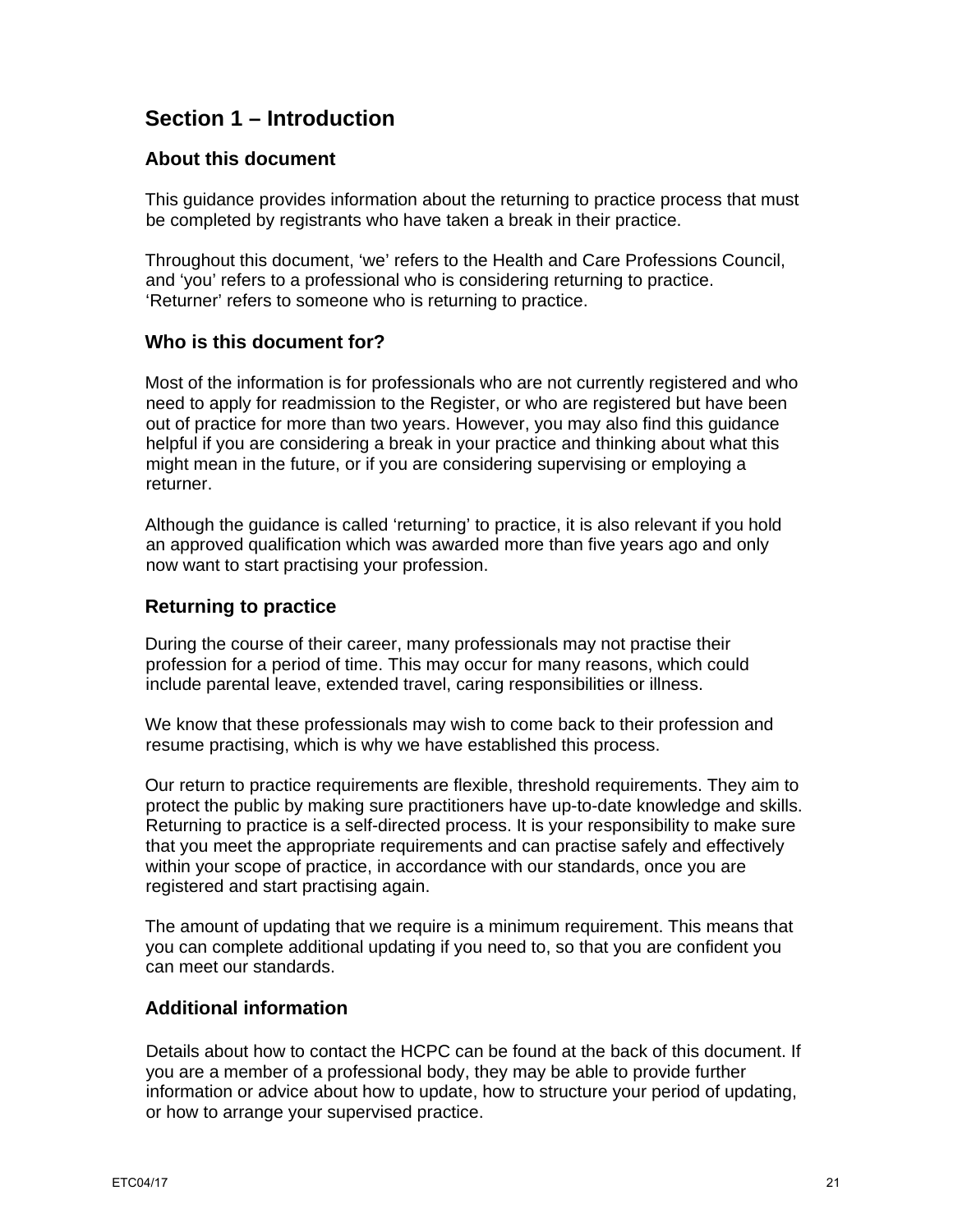# **About us**

We are the Health and Care Professions Council.

We are a regulator and we were set up to protect the public. To do this, we keep a Register of professionals who meet our standards for their professional skills, knowledge and behaviour. Individuals on our Register are called 'registrants'.

We currently regulate 16 professions:

- Arts therapists
- Biomedical scientists
- Chiropodists / podiatrists
- Clinical scientists
- Dietitians
- Hearing aid dispensers
- Occupational therapists
- Operating department practitioners
- Orthoptists
- Paramedics
- Physiotherapists
- Practitioner psychologists
- Prosthetists / orthotists
- Radiographers
- Social workers in England
- Speech and language therapists

Each of the professions we regulate has one or more 'designated titles' which is protected by law. These include titles like 'physiotherapist' and 'dietitian'. Anyone who uses one of these titles must be on our Register. A person who is not registered and who misuses a designated title is breaking the law and may be prosecuted.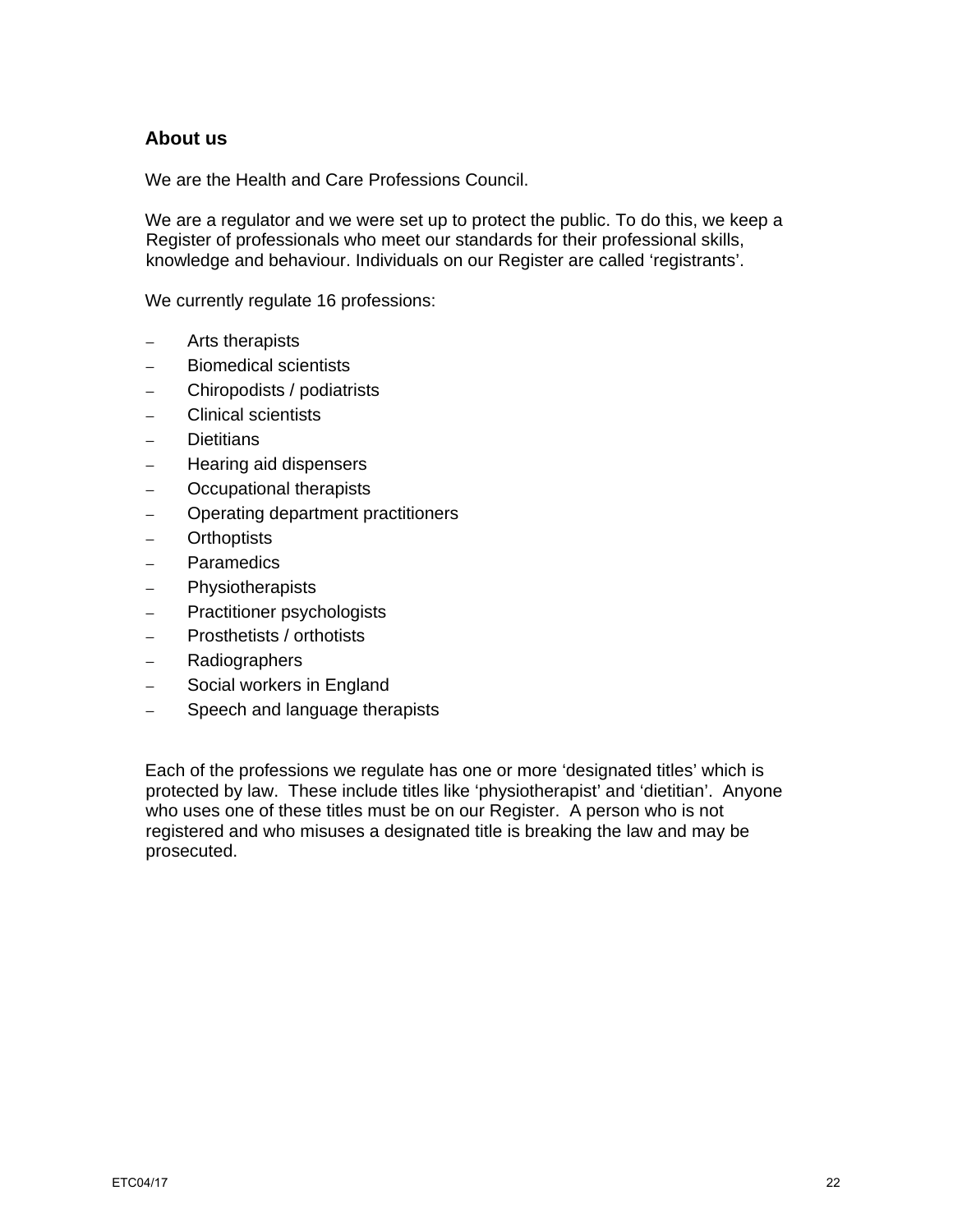# **Section 2 - Do the return to practice requirements apply to you?**

The following is a summary of what the return to practice requirements mean for you. These are presented in the form of a flow chart on the next page. We have explained more about our requirements for updating your knowledge and skills later in this document.

#### **I have practised in the past two years and am still registered.**

– You may continue to practise and do not need to meet our return to practice requirements.

#### **I have been out of practice for more than two years, but am still registered.**

You must either:

- come off the Register, then re-register in the future if you need to return to practice; or
- renew your registration, declaring that you have not practised your profession, and complete either 30 or 60 days of updating (depending on how long you have been out of practice) within six months of renewal.

#### **I have been out of practice for more than two years and am no longer registered, but would like to re-register.**

– If you have not practised for two years or more, you must complete either 30 or 60 days of updating (depending on how long you have been out of practice) within the 12 months before you apply for readmission to the Register.

#### **I gained an approved qualification less than five years ago and have never been registered.**

– You are eligible to apply for registration with us and do not need to meet our return to practice requirements.

#### **I gained an approved qualification more than five years ago and have never been registered.**

- If you have never practised, you must meet our return to practice requirements by completing a 60 day period of updating before you can register with us.
- If you have practised outside of the UK in the five years since your qualification, please see below.

#### **I have an approved qualification but did not register after I qualified. Instead, I have been practising outside the UK.**

- You do not need to meet the return to practice requirements if you have not had a gap in practice of more than two years.
- When you apply for registration, please provide us with information about your work outside of the UK so that we can consider whether you need to meet our return to practice requirements.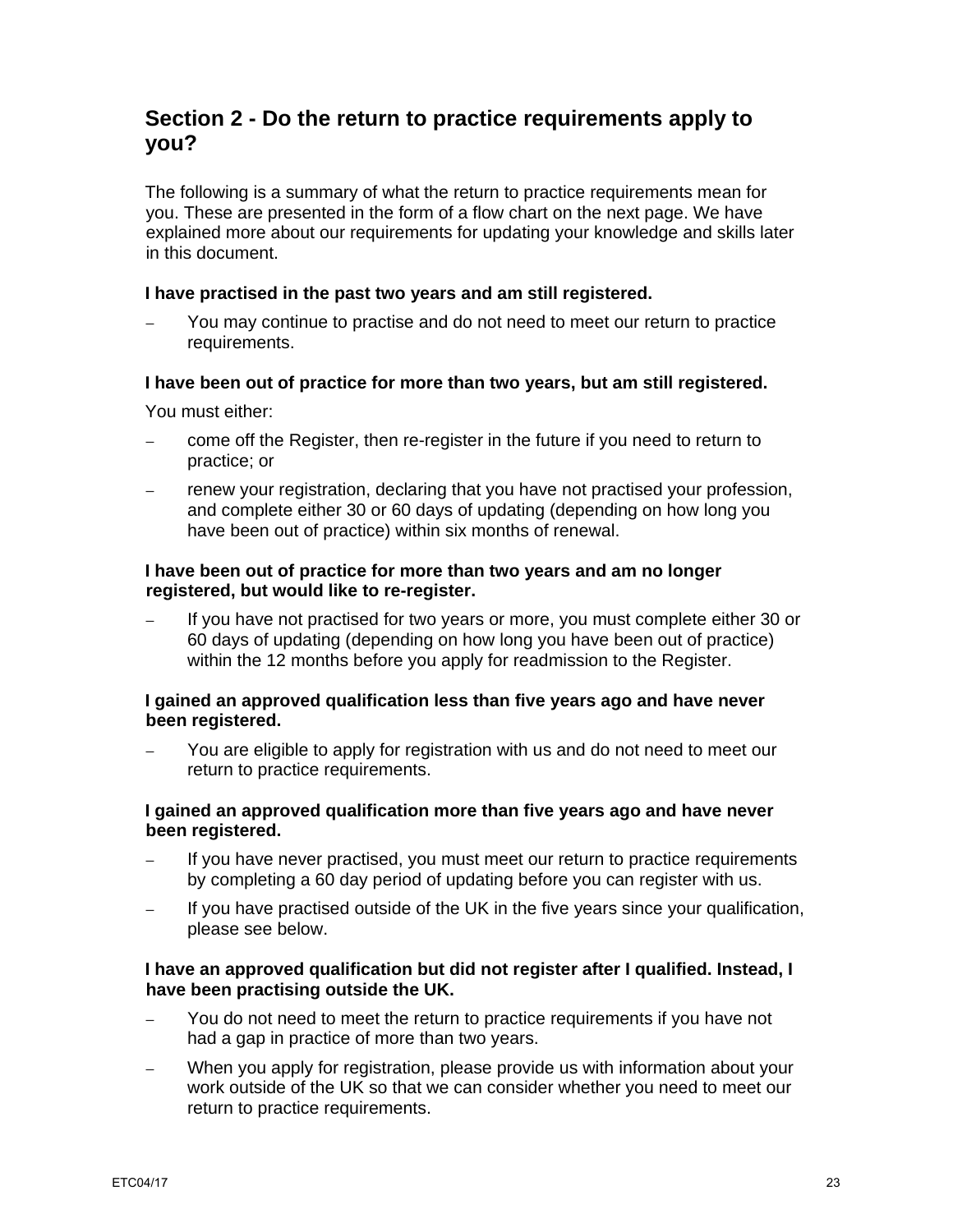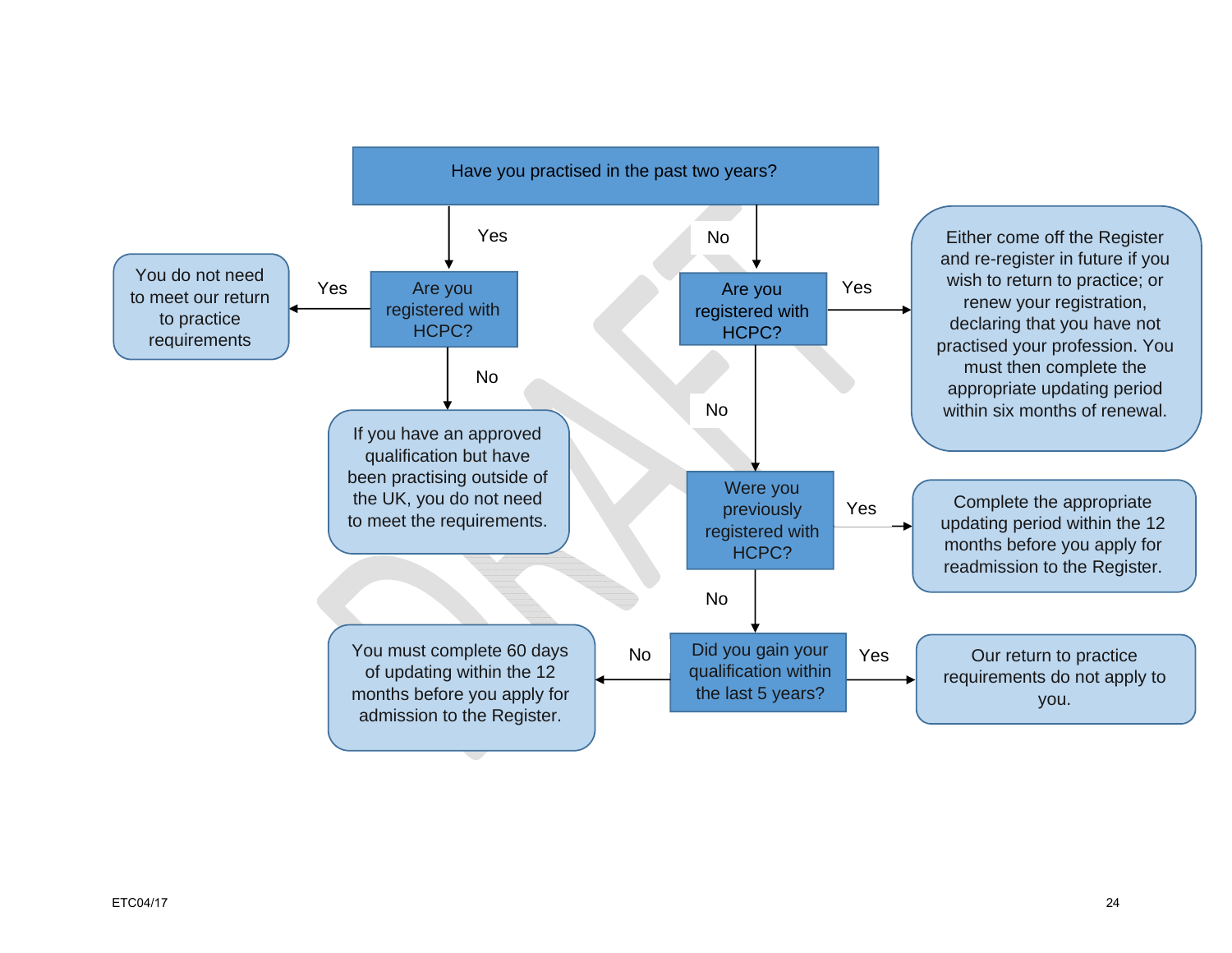# **Section 3 – Our requirements for returners**

If you are returning to practice, we require you to update your knowledge and skills as follows:

- $0 2$  years out of practice no requirements
- 2 5 years out of practice 30 days of updating
- 5 years or more out of practice 60 days of updating

In the 'days' requirements above, one day is considered equivalent to seven hours.

## **What we mean by 'practising your profession'**

We have defined 'practising your profession' as drawing on your professional skills and knowledge in the course of your work. This does not have to be in clinical or 'frontline' practice and can include roles in education, management and research, or other areas.

For most registrants, the question of whether they are practising, and therefore need to renew their registration, is a straightforward one. They will be practising using a designated title for their profession and/or, if they are employed, their employer will require them to be registered with us.

For other registrants it may be less clear whether their work qualifies as 'practising their profession'. This may include:

- people who work on a voluntary basis;
- people who do occasional work, or
- those who have moved into a role that is related to their profession, but not directly part of it.

This is not intended to be an exhaustive list. We do not want to exclude people from the Register who are using their professional skills in some capacity and who wish to be registered. We believe that in many cases you will be the person best placed to decide whether you are practising your profession. In cases where it is less clear, you may need to make a judgement about this. You can contact us for advice if you are unsure.

## **If you have never been registered with us before**

If you have never been registered with us but you have an approved UK qualification that was gained less than five years ago, we do not require you to undertake an updating period before we can register you. However, you should still make sure that you have taken steps to update your knowledge and skills so that you can practise safely and effectively.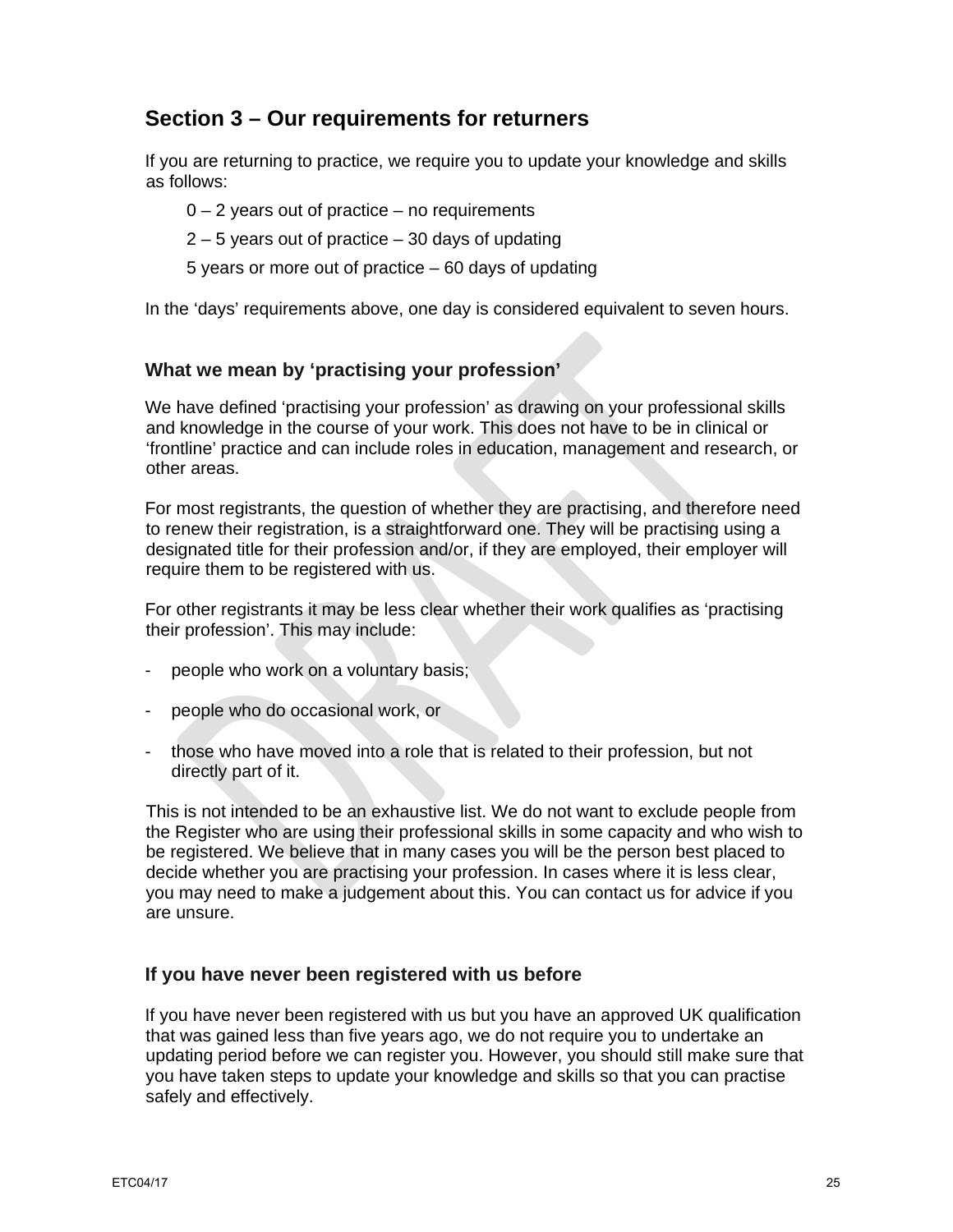If you qualified more than five years ago, we only require you to update if you have been out of practice. If you qualified in the UK, then moved overseas and have been practising there, you can give us information about your overseas practice. Subject to satisfactory verification checks that will we will carry out, you will not need to complete an updating period.

However, if you qualified in the UK more than five years ago, or practised overseas but have been out of practice for more than two years, then our return to practice requirements also apply to you.

# **If you are out of practice, but still registered with us**

This information is for professionals who are still registered with us, but who have not practised their profession for more than two years.

In order to renew your registration with us every two years, you need to sign to confirm that you have practised your profession at some point during the past two years (the registration cycle which is about to end).

If you have not practised your profession during this period, you cannot make that declaration. You should either:

- come off the Register, and then potentially re-register at some point in the future if you need to return to practice; or
- renew your registration using the paper renewal form, declaring that you have not practised your profession. You will then need to complete a period of updating within six months of renewal. You should provide a covering letter with your renewal form advising how long you have been out of practice so that we can correctly advise you on the length of updating required.

The only exception to this is if you have come onto the Register part of the way through a two-year registration period. This is because you will have either completed an approved course or had your application assessed, or you will have already met our return to practice requirements. We therefore do not require you to complete a period of updating.

If you have been out of practice, but you anticipate returning to practice soon, then we recommend that you should complete your period of updating, and renew your registration so that you stay on the Register.

If you have not practised for more than two years, and do not anticipate returning to practice soon, then you should come off the Register. You should not be registered if you are not practising.

## **If you are out of practice and would like to re-register with us**

If you have stopped practising and come off the Register but want to re-register with us, you can apply for readmission. At this point, the return to practice requirements may apply to you, depending on how long you have been out of practice. We require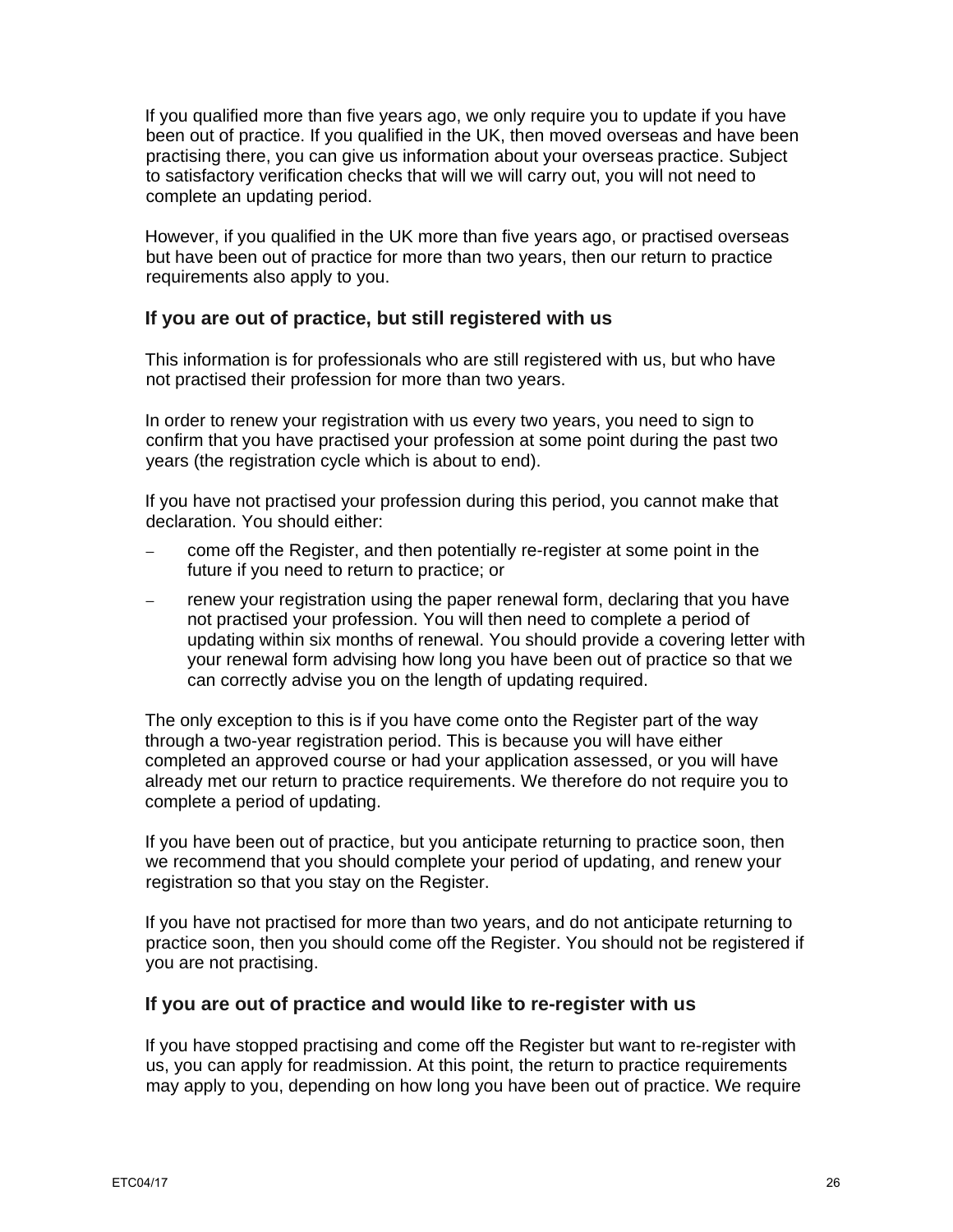that you complete your period of updating within the 12 months prior to applying for readmission.

You should also be aware that when you apply for readmission you will need to provide us with other information, including certified documents to verify your identity and address. More information about applying for readmission is on our website.

## **Practising outside the UK**

Our return to practice requirements are for people who have not been practising their profession. If you have been practising outside the UK and have not had a break of more than two years, then our requirements will not apply to you. We may ask you to provide us with information about where you have practised, and (if applicable) your registration with another regulator while you were outside the UK.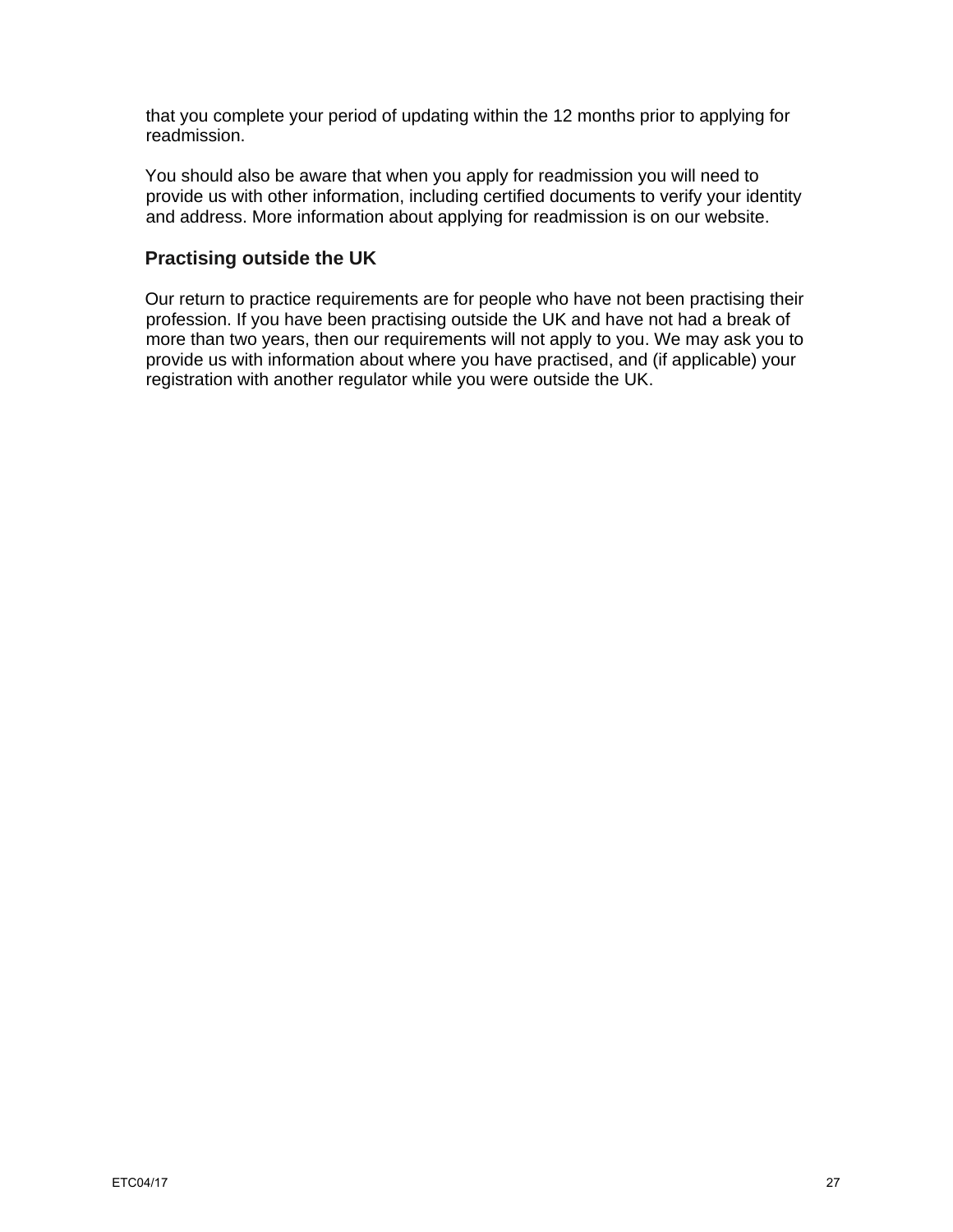# **Section 4 – Updating your knowledge and skills**

Your period of updating knowledge and skills can be made up of any combination of:

- supervised practice;
- formal study; or
- private study.

You do not need to undertake updating of all three types. Our only requirement is that private study must not make up any more than half the period.

For example, if you needed to do 30 days of updating, you could do this by completing:

- 30 days of supervised practice;
- 10 days of supervised practice, 10 days of private study, and 10 days of formal study; or
- 15 days of private study, and 15 days of formal study.

This is not an exhaustive list of possible combinations. The above are just examples to show how our requirements are flexible enough to accommodate your requirements.

## **Supervised practice**

'Supervised practice' means practising under the supervision of a registered professional.

In order to complete a period of supervised practice, you will need to identify a supervisor. Your supervisor must:

- have been on the relevant part of the HCPC Register for at least the previous three years; and
- not be subject to any fitness to practise proceedings or sanctions (such as a caution or conditions of practice).

We do not set detailed requirements for the level of supervision needed, or the tasks that you need to undertake. We believe that this is best decided directly between you and your supervisor, based on your learning needs.

We do require that your supervisor should only supervise activities which are within their own scope of practice. This is so that your supervisor can provide relevant input and guidance, and also to ensure that both you and your supervisor are practising safely and effectively. This means that your period of supervised practice could be undertaken, for example, in teaching, management, or research, or wherever your supervisor practises their profession.

Unfortunately, we are unable to assist with arranging placements or finding opportunities for supervised practice.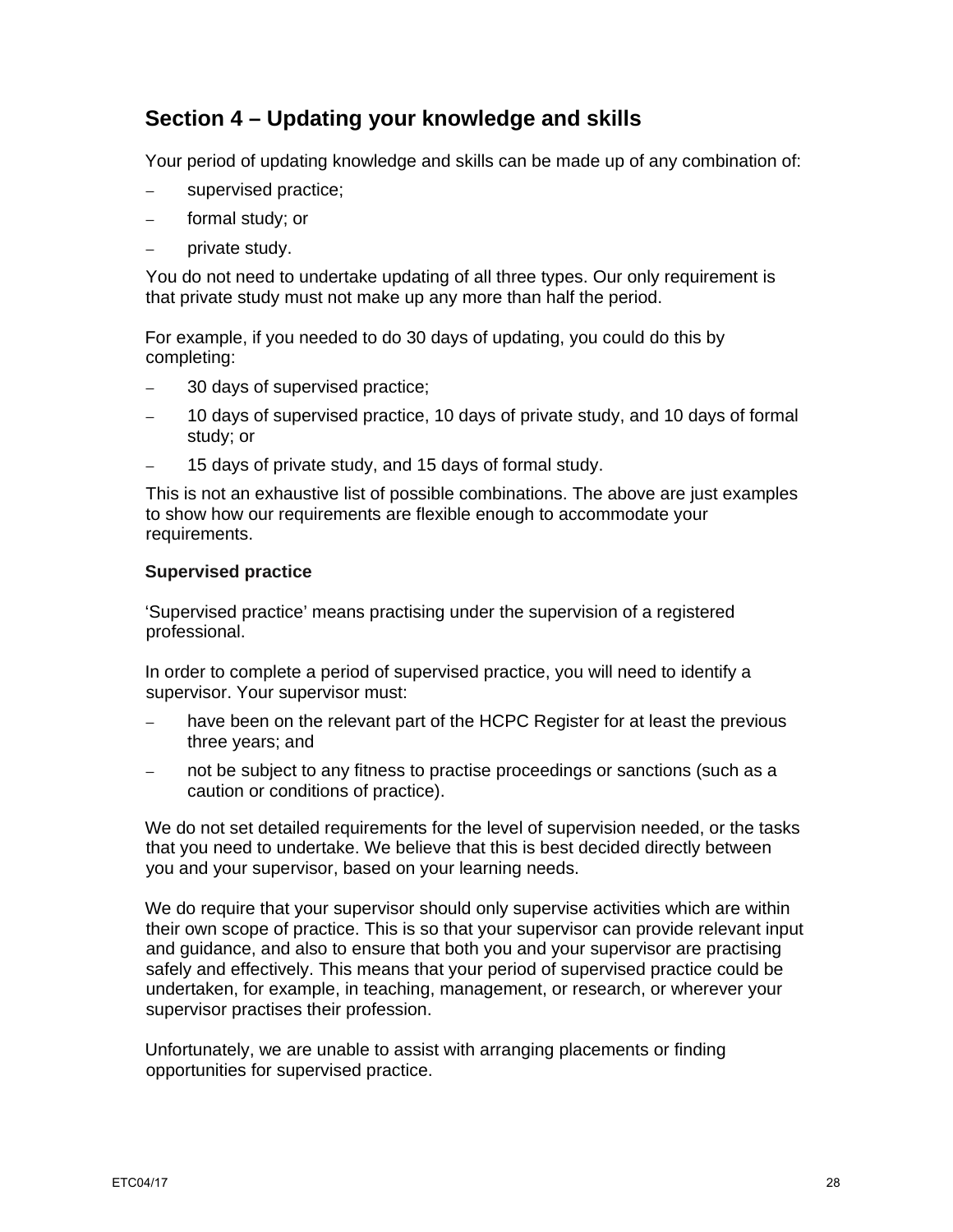## **Formal study**

'Formal study' is a period of structured study which is provided by a person or organisation. This can include distance learning or e-learning, or any other type of course or programme that is relevant to your practice.

Types of formal study that you might choose to take could include:

- 'return to practice' programmes run by educational institutions or other bodies;
- relevant continuing professional development (CPD) courses;
- relevant modules or elements currently included in programmes run by educational institutions; or
- programmes offered by professional bodies.

We do not approve return to practice courses, because their availability will vary among professions and we believe that you are best placed to determine which courses are most appropriate, and which types of formal study will best update your skills and knowledge so that you can re-enter practice safely.

#### **Private study**

'Private study' is a period of study which you structure yourself. If you choose to use private study as part of your updating, you could use resources such as:

- websites;
- library books; and
- journals.

You may wish to spend time observing or shadowing another professional. We regard this as private study rather than supervised practice if there is no formal arrangement for supervision in place.

The aim of private study may be to refresh your skills and knowledge, and/or to bring you up to date with current developments in health or social care which are relevant to your profession. Time spent reflecting on and recording your learning can count towards your private study.

You may find private study a particularly useful option if you plan to return to a field which is extremely specialised, where there may be limited opportunities for formal study or supervised practice. It may also prove useful if you live in an area where it is difficult to gain a period of supervised practice, or if you need to fit your updating period around other demands on your time, such as another job, or caring responsibilities. However, you should be aware that private study can only make up a maximum of half of the total period (i.e., 15 of your 30 days of updating, or 30 of your 60 days of updating).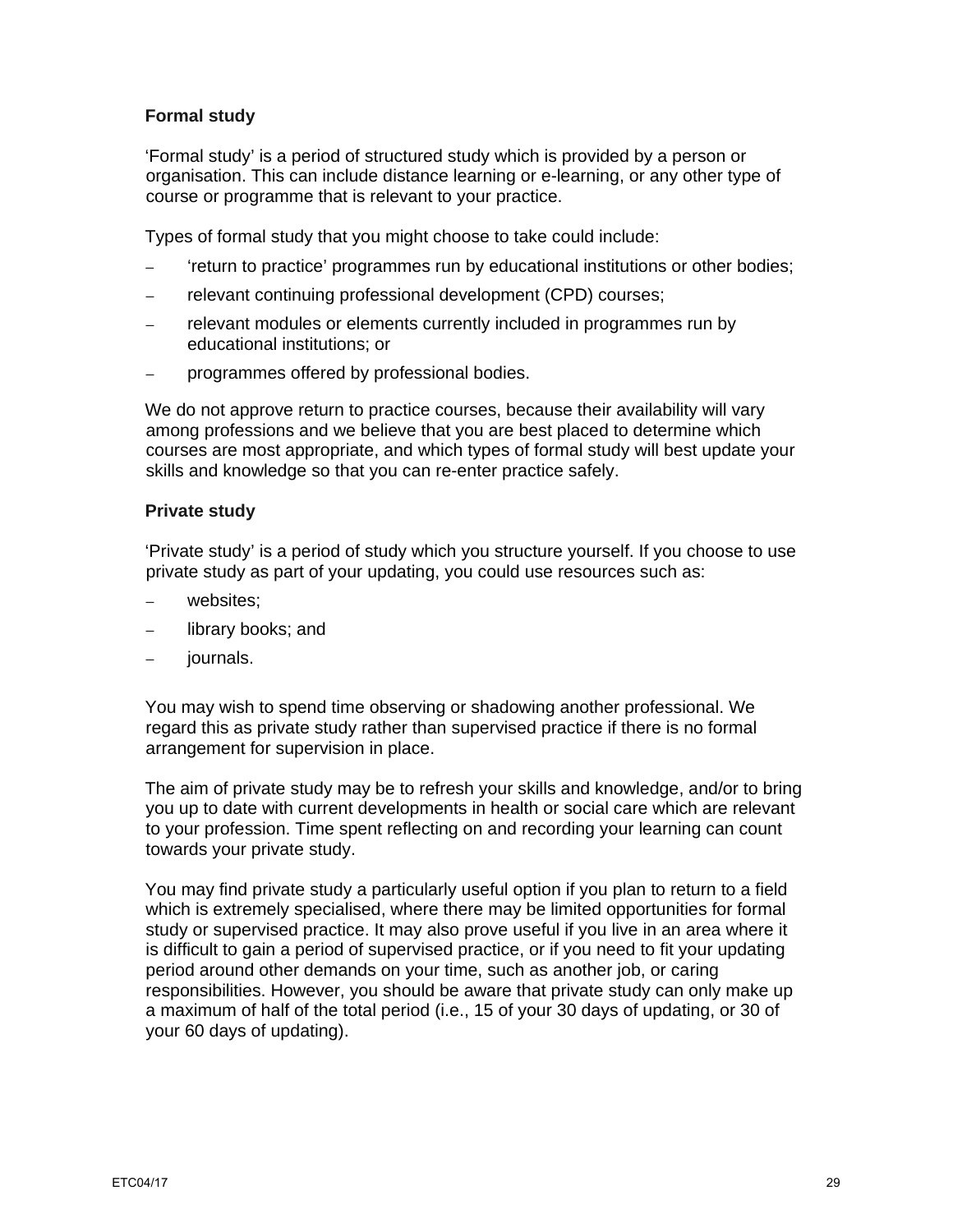# **Structuring your period of updating**

We know that the updating you need to complete will be individual to you. The activities you undertake in order to update your knowledge and skills will depend on the following:

- the area in which you intend to work when you begin practising again;
- your prior experience;
- any relevant skills you gained whilst out of practice; and
- any relevant developments in your profession during the time when you were out of practice.

You may find it useful to use the standards of proficiency for your profession as a basis for thinking about which areas you should concentrate on. If you are entitled to an 'annotation' on the Register because you have completed an additional qualification (for example, in prescribing), you should consider whether it is necessary for you to complete updating activities relevant to this area of practice.

In requiring a certain number of 'updating days', we are providing an outline which allows you to structure your period of updating in the way which best reflects your needs. You do not have to do your period of updating full-time; you can complete it part-time if you wish. For the purposes of completing your forms, we regard one day as being equivalent to seven hours.

You also do not have to complete your entire period of updating at once. You can carry out part of your period of updating, have a break, and then come back and complete the rest.

Our only requirement for the timescale is that all of your updating needs to be completed, from start to finish, within the 12 months before you apply for registration or readmission; or within 6 months from when you renew your registration. We believe that this strikes a balance between operating a flexible system, which recognises that returners may have family and caring commitments, and that if updating is undertaken over a very long period of time, then the opportunities for development are limited. If you think you may not be able to meet this timescale, then please contact us to discuss your circumstances.

## **Your responsibility**

As a returner to practice, you are responsible for your own period of updating, and for ensuring that you meet our standards before you return to practice.

We will ask you for information so that we can check that your updating period took place, but you are responsible for the learning that you undertake, and for making a professional decision as to whether this updating is adequate to allow you to practise safely and effectively.

All professionals, once registered with us, have to ensure that they meet our standards. This includes meeting our standards of conduct, performance and ethics,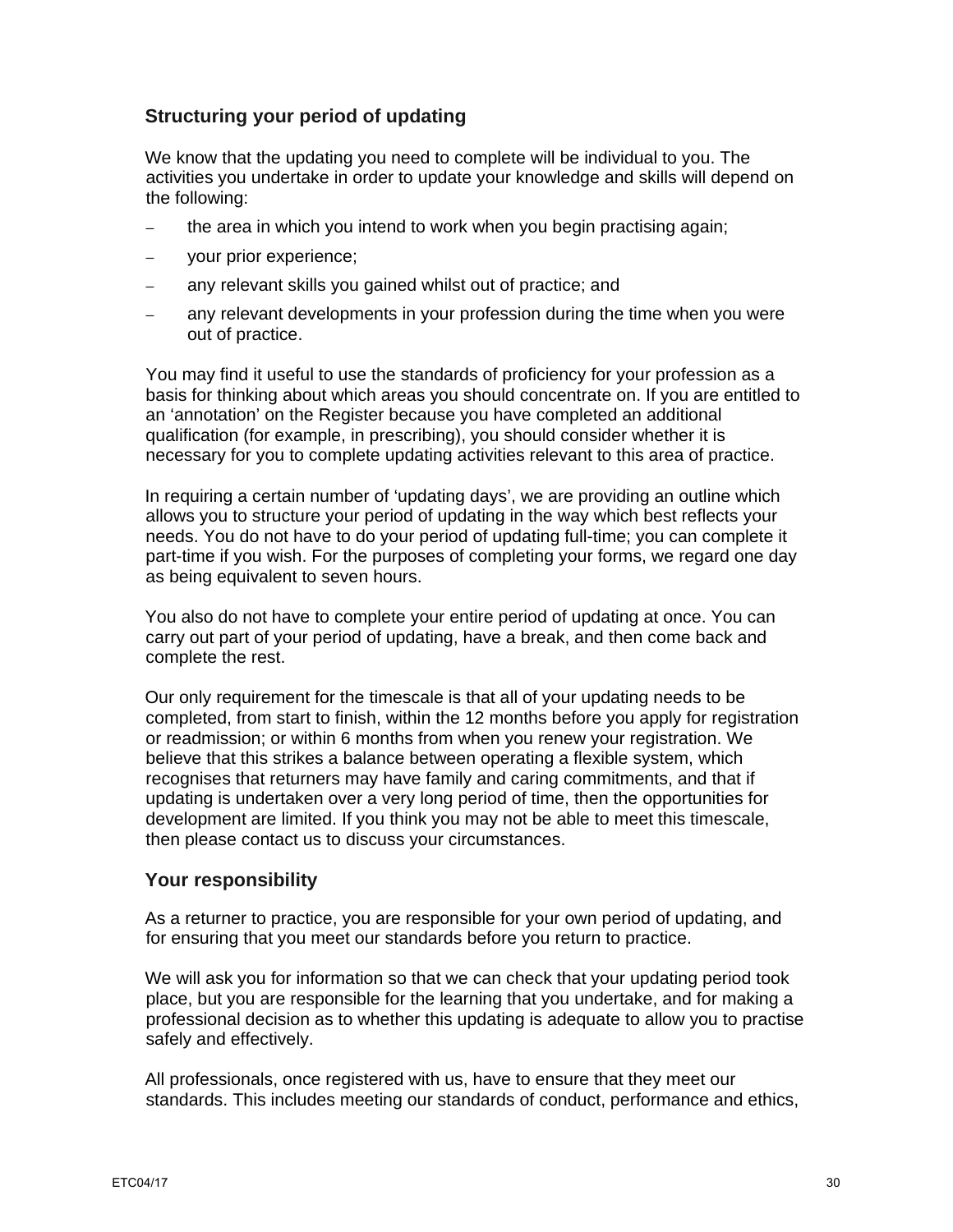which require that you practise within your scope of practice. We believe that most professionals will take this responsibility seriously, and will undertake their updating in good faith. However, if after you have re-registered with us, we find that you are not practising in a way that meets our standards, we could take action against you using our fitness to practise process. Similarly, if we find that the information you have supplied is not accurate, we could take action which may include removing you from the Register.

# **The role of the employer**

Our requirements do not replace the responsibilities of an employer in appointing, inducting, and supporting members of staff.

Any employer who wants to employ a registrant will need to set their own requirements in terms of knowledge, skills, qualifications and experience for any particular post, and will assess applicants for a post in order to ensure that a suitable appointment is made.

We expect that an induction process would follow, and, for a returner in particular, that the employer would want to put in place a process of support for that person while they become familiar with practice again. This could include mentoring and / or review and additional support mechanisms. Equally, an employer may have a specific requirement for a certain profession, or for your role, that you should update in a certain area, in a certain way, or regarding a certain issue, before you can work for them.

However, we realise that not all registrants have employers, and some are selfemployed. This is why we set our own requirements, rather than rely entirely on local induction or support methods.

You might identify a potential employer, and undertake your updating period as part of your induction with them. Equally, you might complete your updating period, then become registered, then begin to look for a job. Our requirements mean that you can choose to update and look for work in whatever order is most convenient for you, most acceptable to your employer, or usual for your profession.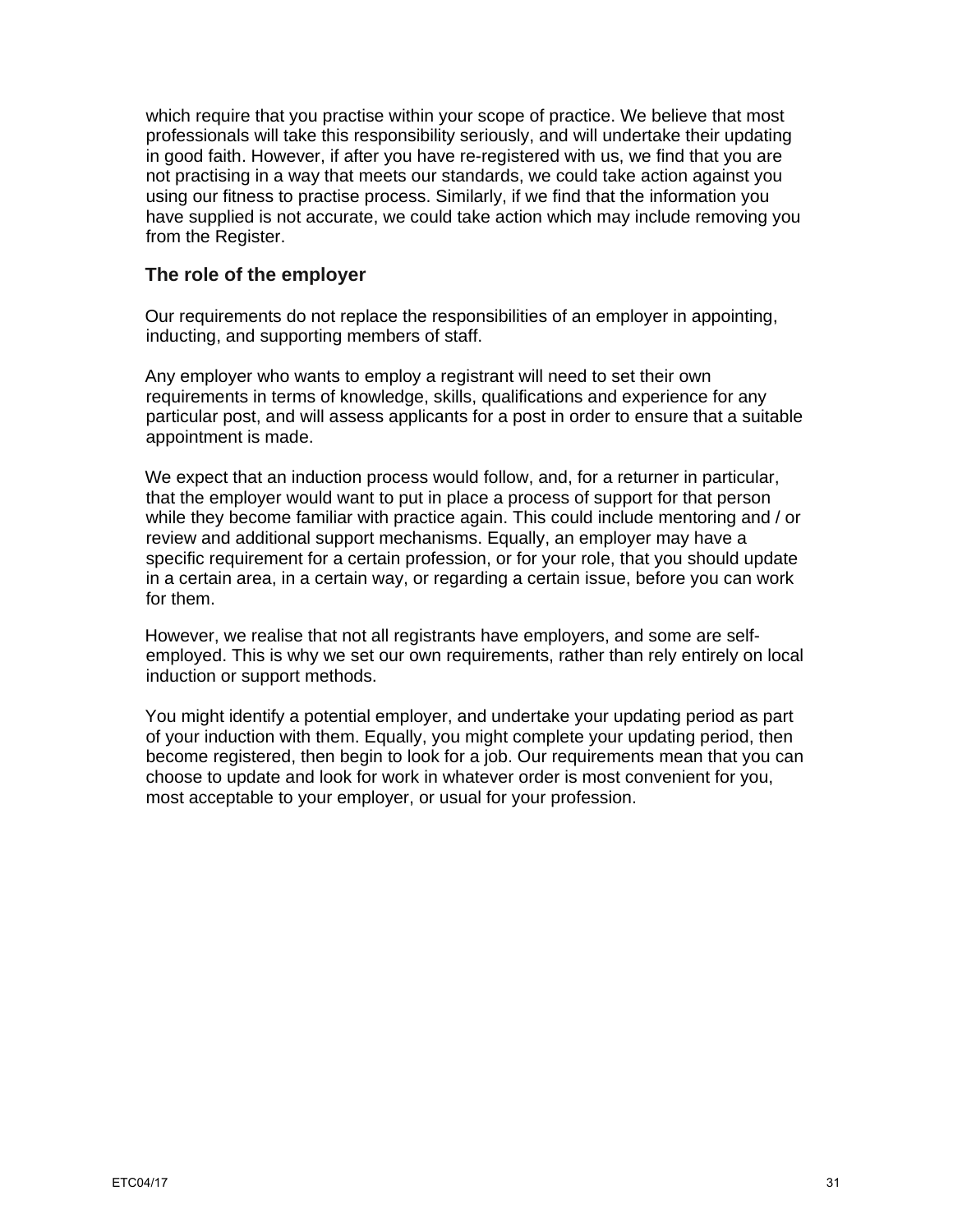# **Section 5 – Processing your information**

## **Forms**

We provide forms for you to give us information about your period of updating, such as which activities you have undertaken and for how long. These forms are available on our website, or from the Registration Department, whose contact details are at the end of this document. You may find it helpful to go online and download these forms and the guidance notes before you begin your period of updating.

#### **Your counter-signatory**

When you have completed your period of updating, you need to ask someone on your part of the Register to counter-sign your form, to confirm that you have undertaken the period. Your counter-signatory does not need to supervise your updating activities, and they do not need to confirm that you are fit to practise. They just need to take reasonable steps to be sure that you have undertaken the number of days required. For example, they might ask to see a certificate from any formal study, or they might ask to see any notes from your private study.

Returners who undertake supervised practice as part of their updating can ask their supervisor to be their counter-signatory too, however these are two separate roles.

#### **Supervised practice**

If you have undertaken supervised practice as part of your updating activity, you will need to complete a supervised practice form. This needs to be signed by your supervisor, who must confirm that you have completed that period of supervision. Your supervisor does not need to confirm that you are fit to practise.

#### **Checking the information you provide**

We will check the information you send us to see that you have completed the required number of days. We may contact you or the organisations / individuals that you work for to get more information, or to check the information that you have provided. For example, if you undertook supervised practice, we will look at our Register to check that your supervisor is registered with us and does not have any fitness to practise action against them. We may also contact the organisation that provided your formal study, to check that they have a record of your attendance and completion of the course.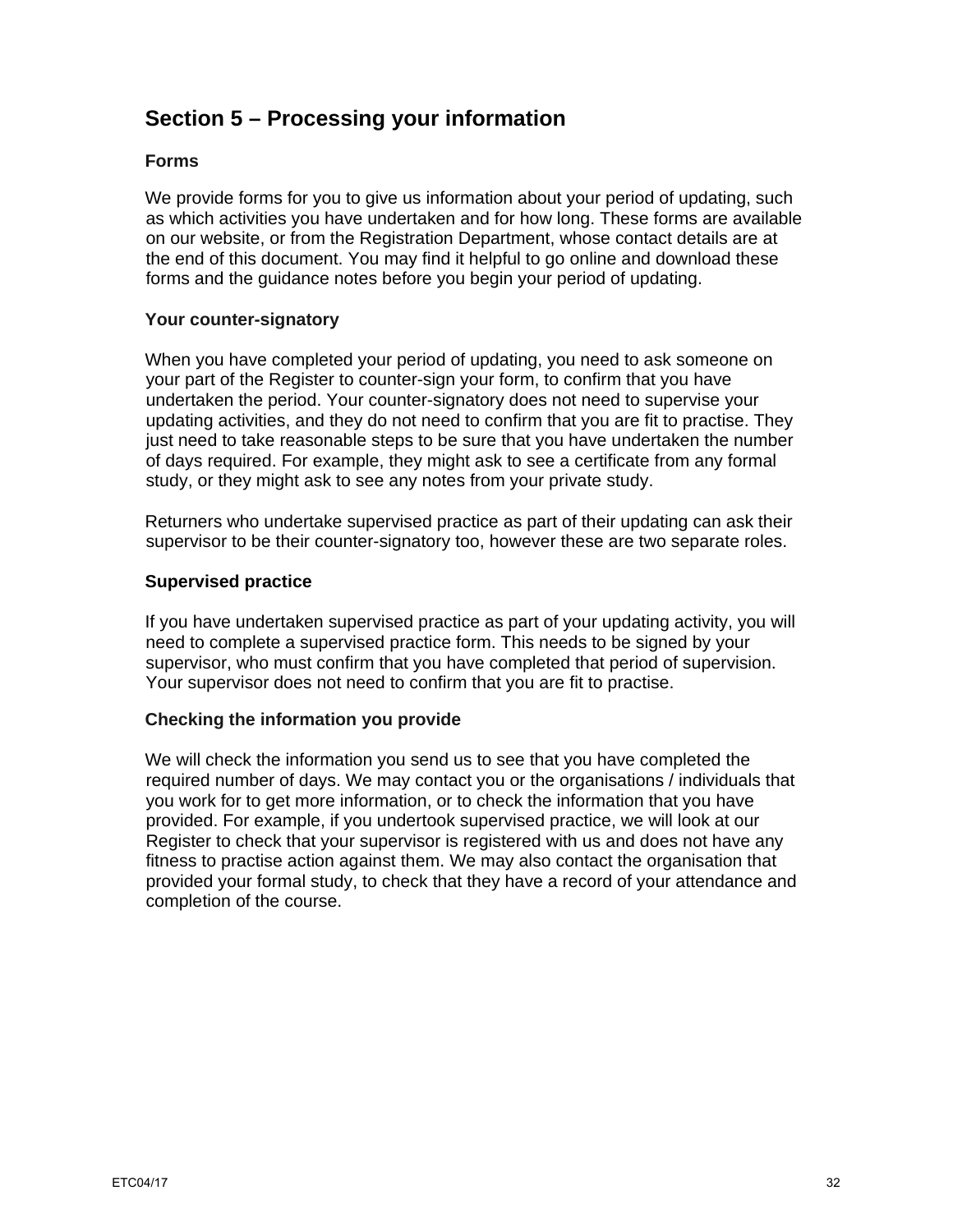# **Section 6 - Information for supervisors and counter-signatories**

## **The role of the supervisor**

We do not set detailed guidance for supervisors because we believe that the level of supervision needed and the tasks undertaken will be dependent upon the returner's specific learning needs. Supervisors will often help returners to identify the skills and knowledge they need to update to practise safely and effectively within the scope of practice for the role they plan to return to.

As listed in Section 4, we do set requirements about who can be a return to practice supervisor. In addition, we require that you should only supervise activities which are within your scope of practice.

If you have supervised a return to practice placement, you will be required to confirm that the person has completed the period of supervised practice that they have declared in their supervised practice form. Your signature does not express that the returner is fit to practise.

## **The role of the counter-signatory**

We apply the same requirements about who can be a counter-signatory as we do about who can be a supervisor. A counter-signatory must:

- have been on the relevant part of the HCPC Register for at least the previous three years; and
- not be subject to any fitness to practise proceedings or sanctions.

You will need to take reasonable steps to ensure that the returner has undertaken the updating days and activities that they have declared in their return to practice form. Your signature does not express that the returner is fit to practise. If you have supervised a period of updating, you are also able to act as a counter-signatory for that individual, but there is no obligation that you do so.

## **What to do if you have concerns about a returner's fitness to practise**

If you have serious concerns about a returner's fitness to practise unsupervised after they have completed a period of updating under your supervision, or which you have been asked to counter-sign, there are two options available to you.

- Explain your concerns about signing the form to the individual in order to assist them in planning additional updating activities, or
- Sign the form, and then raise a fitness to practise concern with us.